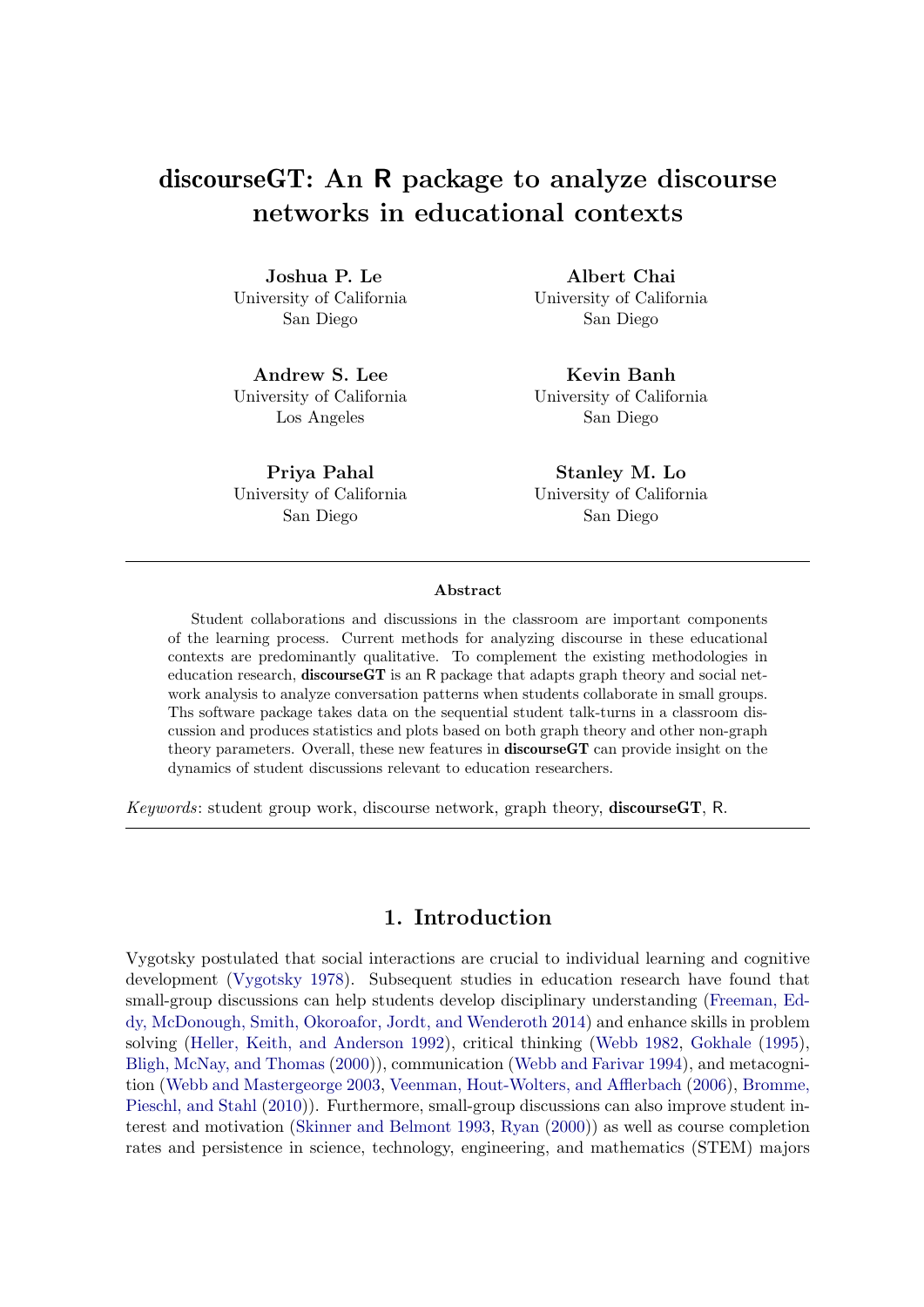#### [\(Tinto](#page-32-3) [1997,](#page-32-3) [Freeman](#page-29-0) et al. [\(2014\)](#page-29-0), [Loes, An, Saichaie, and Pascarella](#page-31-1) [\(2017\)](#page-31-1)).

Small-group discussions are typically studied using discourse analysis or other similar qualitative methodologies. Discourse analysis examines the content of a discussion and considers how and why certain actions occur [\(Gee](#page-29-1) [2010,](#page-29-1) [Dunn and Neumann](#page-29-2) [\(2016\)](#page-29-2)). In education research, discourse analysis has been used to study student cognition [\(King](#page-30-2) [1994,](#page-30-2) [Fall, Web](#page-29-3)[b, and Chudowsky](#page-29-3) [\(2000\)](#page-29-3), [Sfard](#page-32-4) [\(2001\)](#page-32-4), [Anderson, Nguyen-Jahiel, McNurlen, Archodidou,](#page-28-2) [young Kim, Reznitskaya, Tillmanns, and Gilbert](#page-28-2) [\(2001\)](#page-28-2), [Kittleson and Southerland](#page-30-3) [\(2004\)](#page-30-3), [Webb, Nemer, and Ing](#page-33-3) [\(2006\)](#page-33-3), [Molenaar and Chiu](#page-31-2) [\(2017\)](#page-31-2)), scientific argumentation [\(Chi](#page-29-4)[u](#page-29-4) [2008a,](#page-29-4) [Chiu](#page-29-5) [\(2008b\)](#page-29-5), [Soter, Wilkinson, Murphy, Rudge, Reninger, and Edwards](#page-32-5) [\(2008\)](#page-32-5)) collaboration [\(Sfard, Kieran, and Forman](#page-32-6) [2001,](#page-32-6) [Webb, Farivar, and Mastergeorge](#page-33-4) [\(2002\)](#page-33-4), [Empson](#page-29-6) [\(2003\)](#page-29-6), Wells and Mejía-Arauz [\(2006\)](#page-33-5), [Premo, Cavagnetto, and Davis](#page-31-3) [\(2018\)](#page-31-3)), classroom dynamics [\(Nystrand, Wu, Gamoran, Zeiser, and Long](#page-31-4) [2003,](#page-31-4) [White](#page-33-6) [\(2003\)](#page-33-6), [Ikpeze and](#page-30-4) [Boyd](#page-30-4) [\(2007\)](#page-30-4)), and student identity in STEM (Brown, Treviño, and Harrison [2005,](#page-28-3) [Bishop](#page-28-4) [\(2012\)](#page-28-4), [Wood](#page-33-7) [\(2013\)](#page-33-7), [Kumpulainen and Rajala](#page-30-5) [\(2017\)](#page-30-5)). Most of these methodologies focus on the moment-to-moment discourse with in-depth qualitative analyses but do not follow how a discussion progresses from person to person over time in a quantifiable manner.

To complement these existing methodologies, we have developed a process that considers student discourse as a network (a "discourse network") and quantitatively examines the dynamics of small-group discussions using graph theory and network analysis [\(Chai, Le, Lee,](#page-29-7) [and Lo](#page-29-7) [2019,](#page-29-7) [Liyanage, Lo, and Hunnicutt](#page-31-5) [\(2021\)](#page-31-5)). Many contemporary applications and software packages are optimized for large-scale networks. For example, **igraph** [\(Csardi and](#page-29-8) [Nepusz](#page-29-8) [2006\)](#page-29-8), network [\(Butts](#page-29-9) [2021\)](#page-29-9), and sna [\(Butts](#page-28-5) [2020\)](#page-28-5) were developed to analyze social media networks [\(Jones, Bond, Bakshy, Eckles, and Fowler](#page-30-6) [2017\)](#page-30-6), epidemiological networks [\(Christakis and Fowler](#page-29-10) [2011\)](#page-29-10), and political networks [\(Hobbs, Burke, Christakis, and Fowler](#page-30-7) [2016\)](#page-30-7), respectively. In contrast, discourse networks in educational contexts are substantially smaller, typically with only 3-8 students (Wagner and González-Howard [2018\)](#page-32-7). Consequently, certain parameters that are relevant for these larger networks are not necessarily applicable, and analysis of discourse networks further demands additional parameters beyond what is available in graph theory (Chai [et al.](#page-29-7) [2019,](#page-29-7) [Lou, Abrami, and d'Apollonia](#page-31-6) [\(2001\)](#page-31-6)).

We have decided to develop our software package with the R programming language [\(R](#page-31-7) [Core Team](#page-31-7) [2021\)](#page-31-7) because of its open-source nature and extensibility of packages. Instead of rebuilding every component from the beginning, we use existing network analysis software packages, including **igraph** [\(Csardi and Nepusz](#page-29-8) [2006\)](#page-29-8), **ggpubr** [\(Kassambara](#page-30-8) [2020\)](#page-30-8), **G**-Gally [\(Schloerke, Crowley, Cook, Briatte, Marbach, Thoen, Elberg, and Larmarange](#page-32-8) [2021\)](#page-32-8), network [\(Butts](#page-29-9) [2021\)](#page-29-9), ggplot2 [\(Wickham, Chang, Henry, Pedersen, Takahashi, Wilke, and](#page-33-8) [Woo](#page-33-8) [2021a\)](#page-33-8), **dplyr** (Wickham, François, Henry, and Müller [2021b\)](#page-33-9), **ggrepel** [\(Slowikowski](#page-32-9) [2021\)](#page-32-9), and sna [\(Butts](#page-28-5) [2020\)](#page-28-5), as well as other relevant software packages such as **BiocManag**er [\(Morgan and Ramos](#page-31-8) [2021\)](#page-31-8) and RCy3 [\(Pico, Muetze, Shannon, Isserlin, Pai, Gustavsen,](#page-31-9) [and Kolishovski](#page-31-9) [2021\)](#page-31-9) in R, and Cytoscape [\(Shannon, Markiel, Ozier, Baliga, Wang, Ra](#page-32-10)[mage, Amin, Schwikowski, and Ideker](#page-32-10) [2003\)](#page-32-10). At the time of writing, the current version of the package is 1.1.7 (<https://CRAN.R-project.org/package=discourseGT>) [\(Chai, Lee,](#page-29-11) [Le, and Lo](#page-29-11) [2021\)](#page-29-11), and the current version of the graphical user interface (GUI) is 1.1.0 (<https://sites.google.com/ucsd.edu/dgt/home>).

This paper is organized into five additional sections beyond the Introduction. Section 2 describes important background information including an operationalized definition of discourse networks with relevant graph theory parameters and other non-graph theory parameters.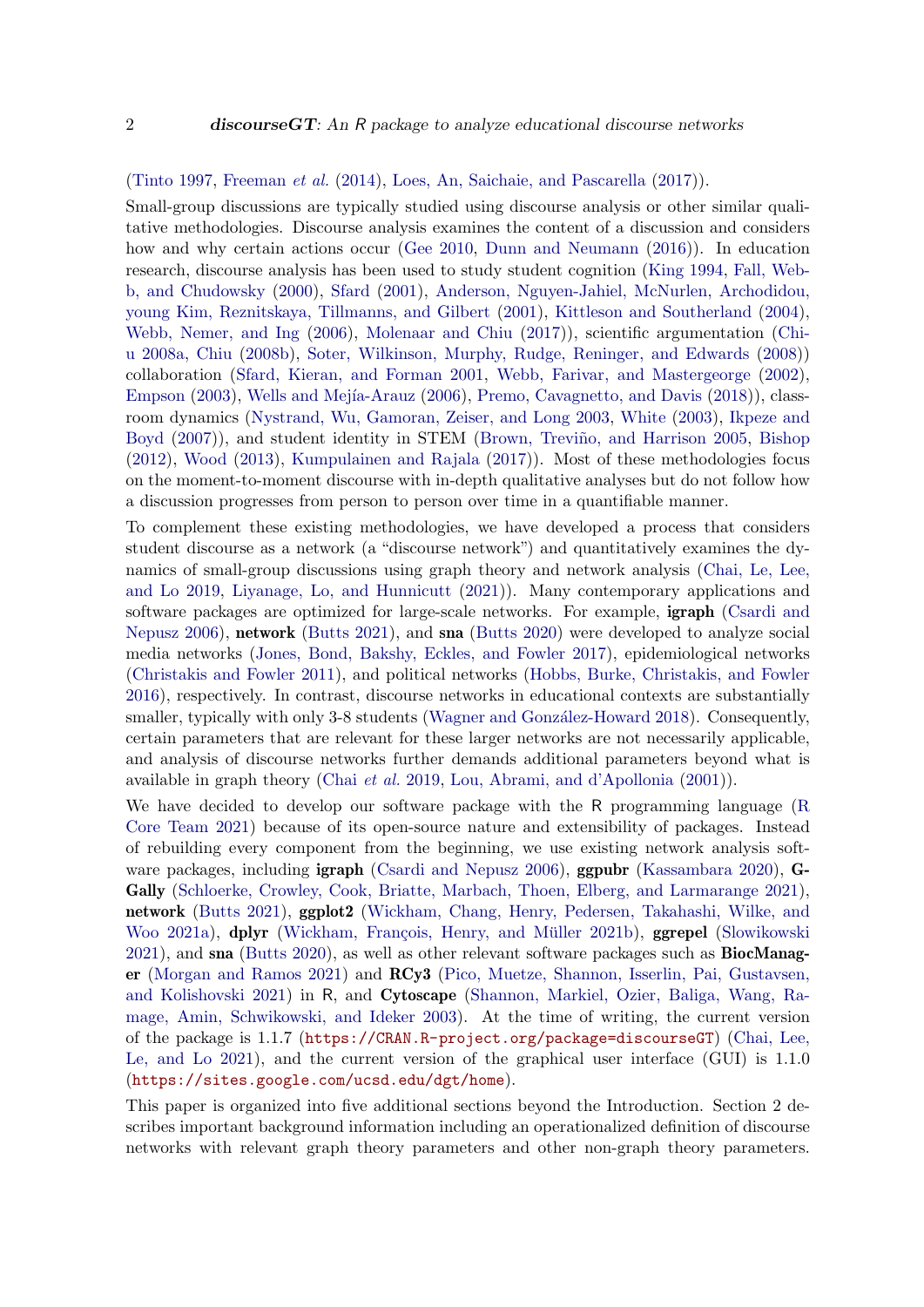Section 3 outlines the general workflow of **discourseGT**. Section 4 offers a step-by-step case example that contextualizes the workflow with sample data. Section 5 examines the potential limitations and future developments of discourseGT. Section 6 provides information on the software package and dependency versions used to generate the results in this paper. Section 7 acknowledges other contributors to the development and distribution of this software package.

## 2. Background

In any network, there exist nodes with edges connecting them [\(Godsil and Royle](#page-30-9) [2001\)](#page-30-9). The precise meaning for these nodes and edges can change depending on the context of the network. Discourse networks require relational data that join two participants in a discussion with some kind of discourse connection (Wagner and González-Howard [2018\)](#page-32-7). In our **discourseGT**, we track the sequential order of students who speak in a small-group discussion (Chai [et al.](#page-29-7) [2019\)](#page-29-7). Nodes represent members of the group, which are students and can also sometimes include peer facilitators, teaching assistants, and/or the instructor of a course. Edges represent talkturns or the progression of different individuals speaking. A directed edge pointing from Node A to Node B indicates that Participant B spoke after Participant A. This directionality does not necessarily indicate that Participant A talked directly to Participant B, as all members of the group likely listened to the conversation. Instead, edges could be interpreted in a few different ways. Beyond tracking the sequential order of talk-turns, edges may indicate who is willing to speak after others, who contributes ideas that could be expanded upon or responded to, and/or who has the agency or power at the moment to speak in the group (Chai [et al.](#page-29-7) [2019\)](#page-29-7).

#### 2.1. Graph Theory Parameters

In our previous work (Chai *[et al.](#page-29-7)* [2019,](#page-29-7) [Liyanage](#page-31-5) *et al.* [\(2021\)](#page-31-5)), we identified a subset of graph theory parameters that are relevant to small-group discussions in educational contexts as shown in Table [1.](#page-3-0)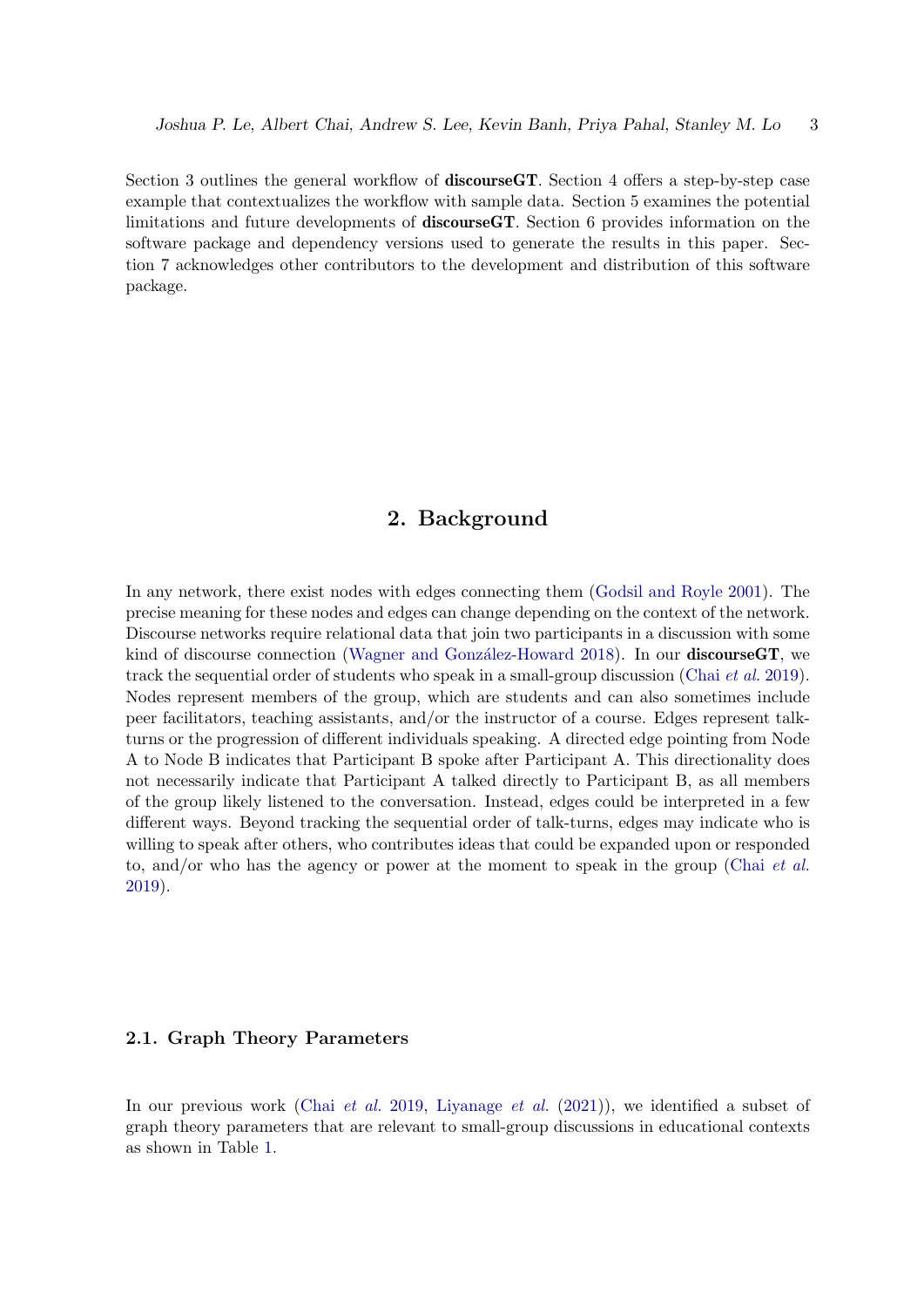| Parameter                                                                                                                      | <b>Graph Theory</b><br>Definition                                | <b>Social Network</b><br>Definition                         | <b>Discourse Network</b><br>Definition                      |  |
|--------------------------------------------------------------------------------------------------------------------------------|------------------------------------------------------------------|-------------------------------------------------------------|-------------------------------------------------------------|--|
| Node                                                                                                                           | An object of interest                                            | Typically a person                                          | Participant in a small<br>group discussion                  |  |
| Edge                                                                                                                           | A connector between two<br>nodes                                 | Flow of information<br>between two people                   | Talk-turn between two<br>individuals                        |  |
| Defines which node<br>Indicates which per-<br>Direction<br>points to another using<br>son has ties to the<br>other<br>the edge |                                                                  |                                                             | Indicates which indi-<br>vidual talks after the<br>other    |  |
| Weight                                                                                                                         | A number associated<br>with an edge                              | Frequency of informa-<br>tion flow between two<br>people    | Frequency of a talk-<br>turn between two indi-<br>viduals   |  |
| Degree                                                                                                                         | Number of edges con-<br>nected to a node                         | Number of people an<br>individual has ties to               | Number of people an<br>individual talks before<br>and after |  |
| Density                                                                                                                        | Number of edges divided<br>by the number of possi-<br>ble edges  | Interactions occur-<br>ring among different<br>people       | Talk-turns occurring<br>among different indi-<br>viduals    |  |
| Centrality                                                                                                                     | A number for the impor-<br>tance of a given node in<br>the graph | Amount of influence<br>of each person                       | Amount of talk-turn<br>contribution of an in-<br>dividual   |  |
| Centralization                                                                                                                 | A number for the impor-<br>tance of the central node             | Dependence of a net-<br>work on its most ac-<br>tive person | Dependence of a group<br>on its most active indi-<br>vidual |  |
| Subgraph                                                                                                                       | A smaller graph within a<br>graph                                | Individuals who have<br>closer ties to each<br>other        | Individuals who talk<br>after each other more               |  |

<span id="page-3-0"></span>Table 1: Graph theory parameters used in discourseGT

### 2.2. Non-Graph Theory Parameters

In addition to parameters derived from graph theory and network analysis, discourseGT also computes non-graph theory (NGT) parameters that can provide additional insight into the dynamics of student discussions in small groups. These include episode length, number of talk-turns per hour, normalized turn ratio (NTR), and an equitability measurement.

In discourse networks, an "Episode" describes a subset of talk-turns within a discussion. The beginning and end of an episode are defined by and dependent on the researcher's interest  $-$  e.g. bounded by responses to a specific question (Chai *[et al.](#page-29-7)* [2019\)](#page-29-7) or talk-turns within a specific classroom activity [\(Liyanage](#page-31-5) *et al.* [2021\)](#page-31-5). Episode length is the number of talk-turns within an episode, e.g. from question to question or from activity to activity. Longer episodes may indicate that participants are engaged in more in-depth discussions that require multiple talk-turns to elaborate on ideas.

The number of talk-turns per hour describes the rate at which a participant contributes to the conversation, allowing for the direct comparison of all participants within a group.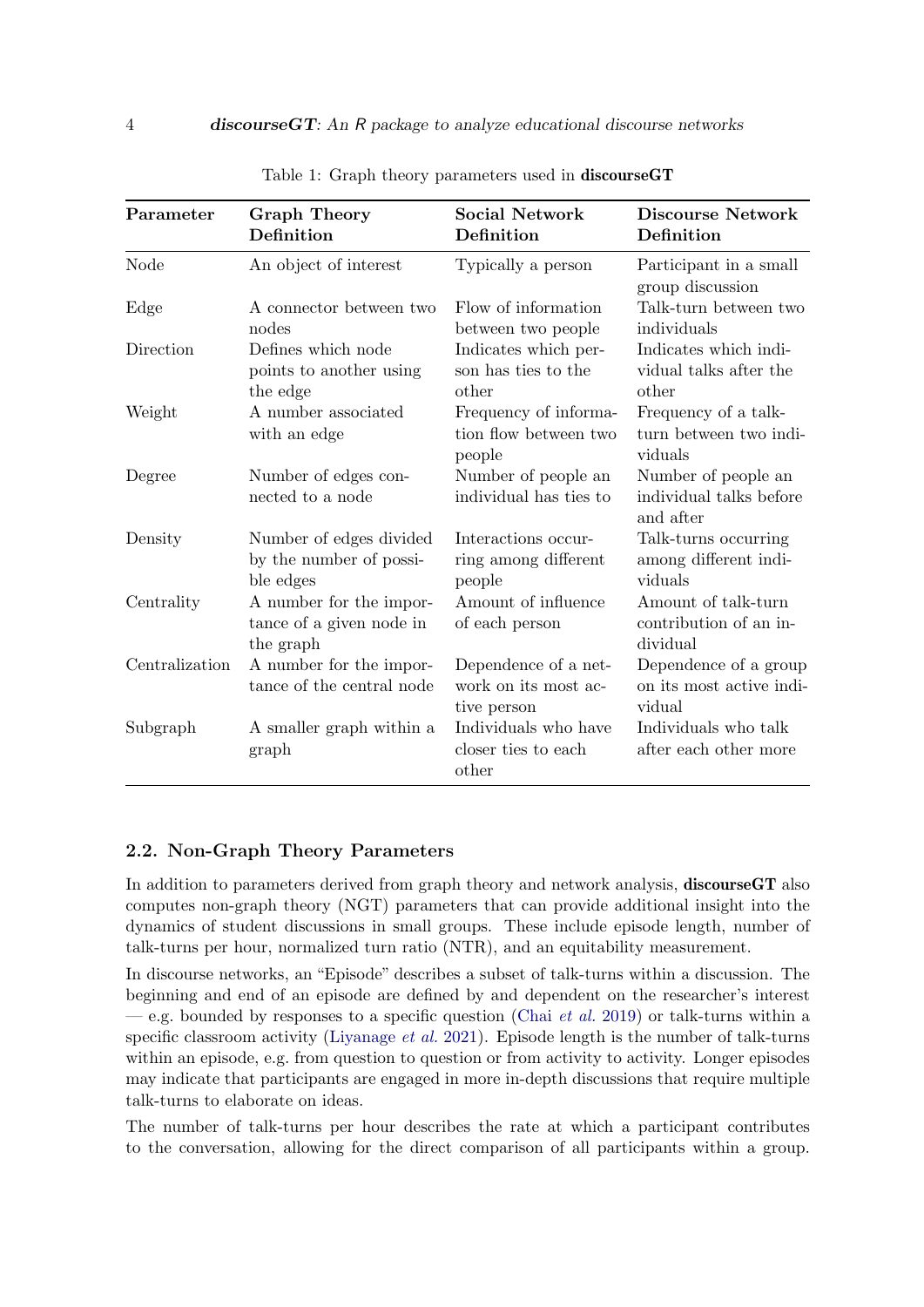<span id="page-4-0"></span>In discourseGT, a talk-turn can be classified as either a start to an episode (ep\_start) or a continuation of an episode (ep\_cont). Therefore, discourseGT computes the number of episode-start talk-turns per hour (Equation [1\)](#page-4-0) and the number of episode-continue talk-turns per hour (Equation [2\)](#page-4-1).

$$
ep\_start\ per\ hour = \frac{Number\ of\ episode\ starts\ by\ a\ participant}{Time\ in\ hours} \tag{1}
$$

<span id="page-4-1"></span>
$$
ep_{cont} per hour = \frac{Number of episode continuations by a participant}{Time in hours}
$$
 (2)

Normalized turn ratio (NTR) allows for the comparison of participant activities across discourse networks that may have different total numbers of talk-turns (Chai [et al.](#page-29-7) [2019\)](#page-29-7). In a given discussion, discourseGT calculates the fair-share number of talk-turns per participant (Equation [3\)](#page-4-2), and NTR describes each of their participation relative to this fair share (Equation [4\)](#page-4-3). If a participant has an NTR >1.0, then they talked more than their fair share of talk-turns, independent of the size of the group. Similarly, if a participant has an NTR of <1.0, then they talked less than their fair share of talk-turns.

<span id="page-4-2"></span>Fair share number of talk-turns = 
$$
\frac{\text{Total number of talk-turns}}{\text{Number of group participants (nodes)}}
$$
(3)

<span id="page-4-3"></span>
$$
Normalized Turn Ratio (NTR) = \frac{Number of talk-turns by a participant}{Fair share number of talk-turns}
$$
 (4)

To determine the equitability of talk-turn contributions from different participants within a group, (discourseGT) uses the Shannon Evenness Index  $(E_H)$ .  $E_H$  relies on the Shannon Diversity Index  $(H')$ , which was originally developed to measure the diversity or uncertainty of words in a string of text [\(Shannon](#page-32-11) [1948\)](#page-32-11) and has been widely used as a measurement of biodiversity within ecosystems [\(Pielou](#page-31-10) [1966\)](#page-31-10).  $E_H$  allows for the direct comparison of discourse networks among each other with a single measurement that describes the equitability of the distribution of talk-turns among all participants within a small-group discussion.

$$
E_H = \frac{H'}{\ln S} \tag{5}
$$

$$
H' = -\sum_{i=1}^{S} p_i \cdot \ln p_i \tag{6}
$$

Here,  $i$  is the index for each individual node representing a participant, and  $S$  is the total number of participants in a discourse network. For each node,  $p_i$  describes the proportion of talk-turns taken by that participant out of the total number of talk-turns in the discourse network.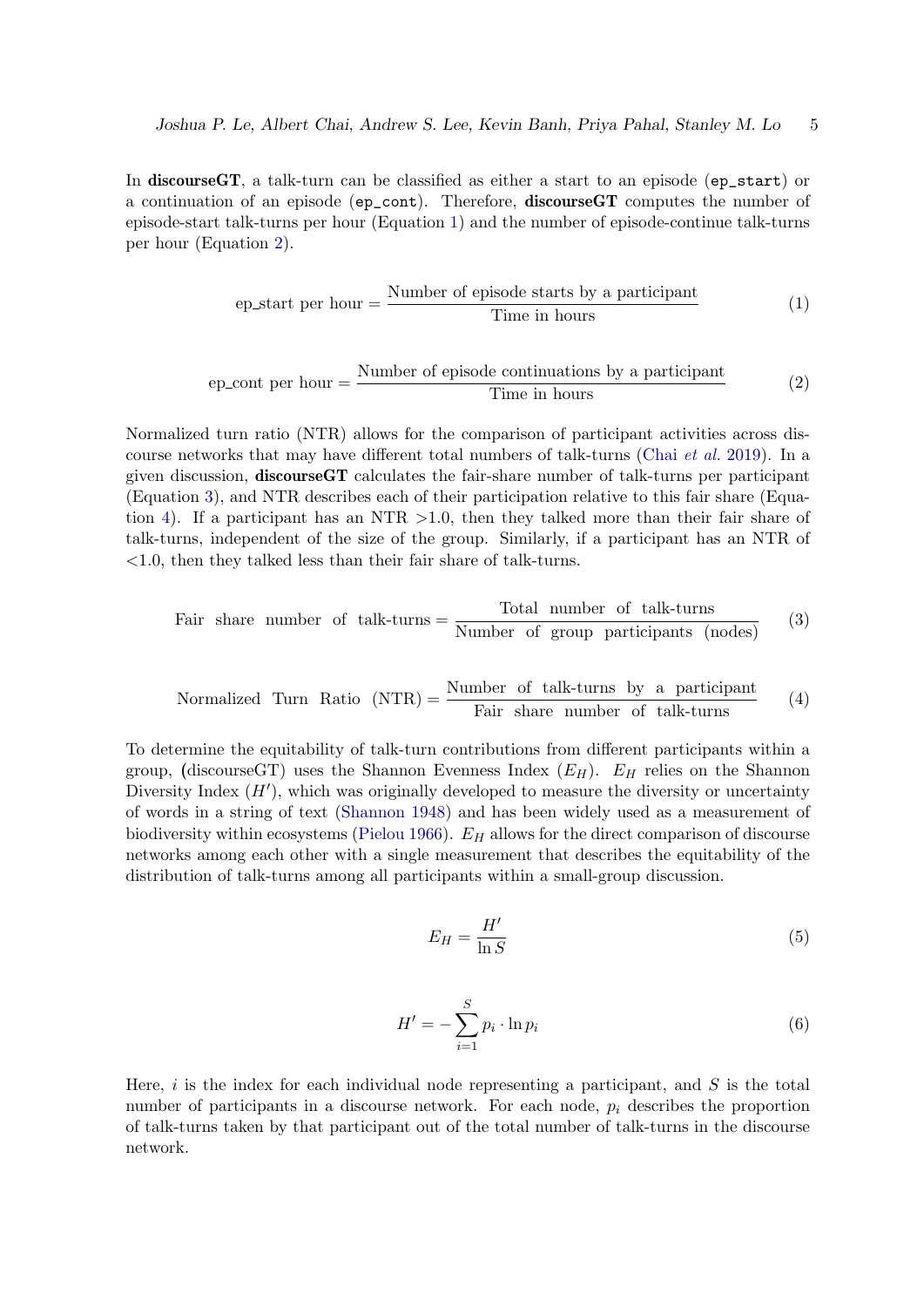$E_H$  has a range from 0 to 1, inclusive, where 1 represents the maximum equitability among the participants within the discourse network.

## 3. discourseGT Workflow

#### 3.1. General Workflow

The functions of discourseGT were designed to be as modular as possible, making it possible to only run analyses of interest. Figure [1](#page-5-0) represents the general workflow of discourseGT, and Table [2](#page-5-1) describes explicit function names organized by their general uses.

<span id="page-5-0"></span>Figure 1: General workflow of **discourseGT**. The raw data can either be converted to an igraph object for further analysis or directly passed for NGT analysis. All console output can be permanently stored to the user's local disk. Green represents the start of the workflow. Purple represents steps necessary to generate an igraph object. Blue represents the potential downstream uses of an igraph object. Orange represents NGT analysis. Red signals the end of the workflow.

<span id="page-5-1"></span>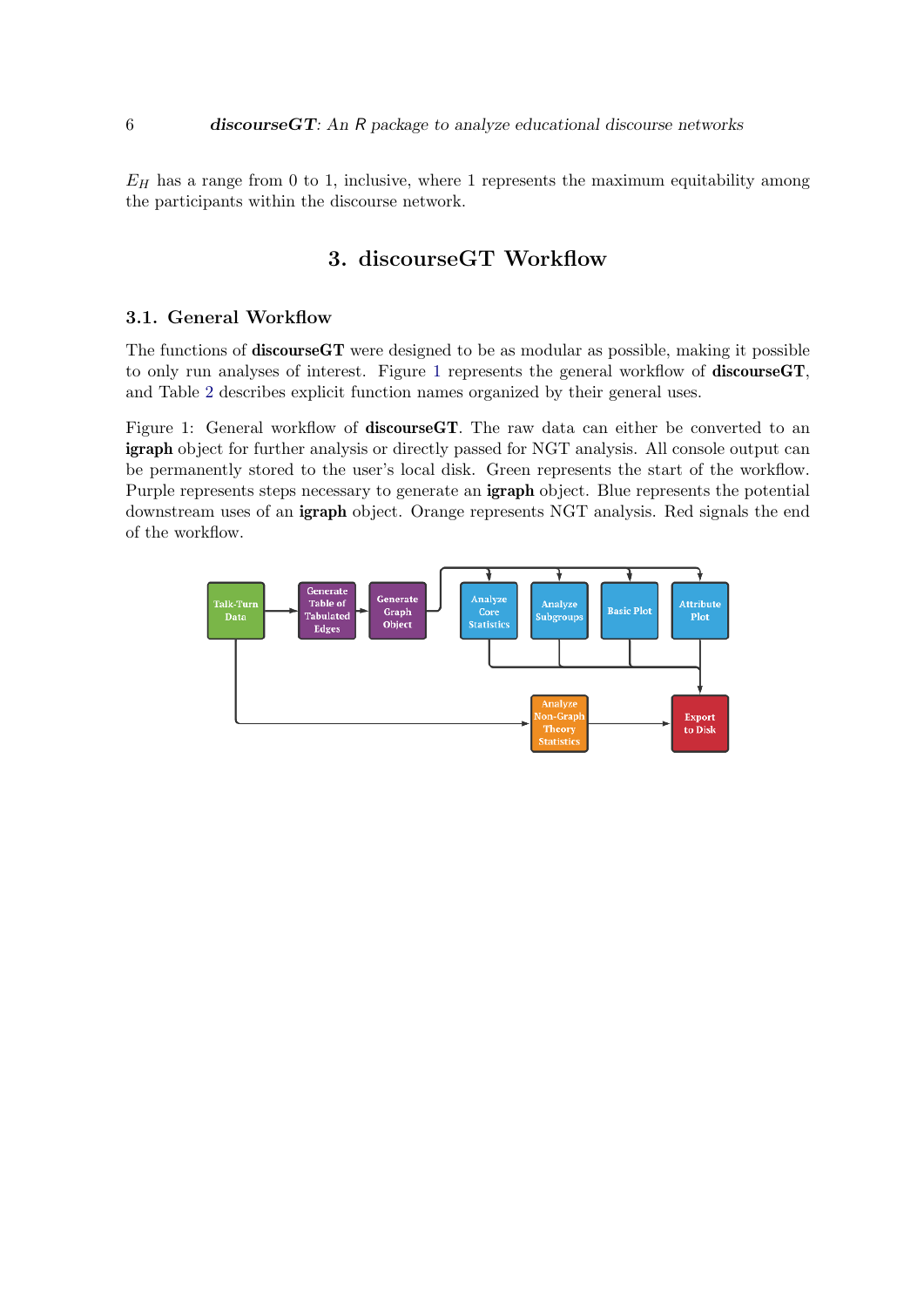| Phase  | <b>Function Name</b>   | Parameter(s)                                                                                                                | Description                                                                                                              |
|--------|------------------------|-----------------------------------------------------------------------------------------------------------------------------|--------------------------------------------------------------------------------------------------------------------------|
| Purple | tabulate_edges()       | $input - data-frame$ or<br>Points to .csv<br>string.<br>file with talk-turn data in<br>the question-and-response<br>format. | Calculates the weighted<br>edge list from the input<br>data and number of silent<br>nodes not captured in the<br>data.   |
|        |                        | iscsvfile - boolean.<br>TRUE if input is a .csv<br>file. Else FALSE.                                                        |                                                                                                                          |
|        |                        | silentNodes<br>inte-<br>$\overline{\phantom{m}}$<br>The number of<br>ger.<br>nodes that do not interact<br>with others.     |                                                                                                                          |
|        | Purple prepareGraphs() | raw_data_input<br>list. Output of tabu-<br>late_edges().                                                                    | Prepares the <b>igraph</b> objec-<br>t from the weighted edge<br>This is utilized by<br>list.<br>several downstream ana- |
|        |                        | $project\_title - string.$<br>Sets the title of the<br>project.                                                             | lytical functions.                                                                                                       |
|        |                        | weightedGraph<br>TRUE if down-<br>boolean.<br>analysis should<br>stream<br>for<br>weighted<br>account<br>edges. Else FALSE. |                                                                                                                          |
| Blue   | coreNetAnalysis()      | $ginp - list.$ Output of<br>prepareGraphs().                                                                                | Analyzes the input igraph<br>object and returns basic<br>network statistics, as rea-<br>soned in Chai et al. 2019.       |

Table 2: List of all discourseGT functions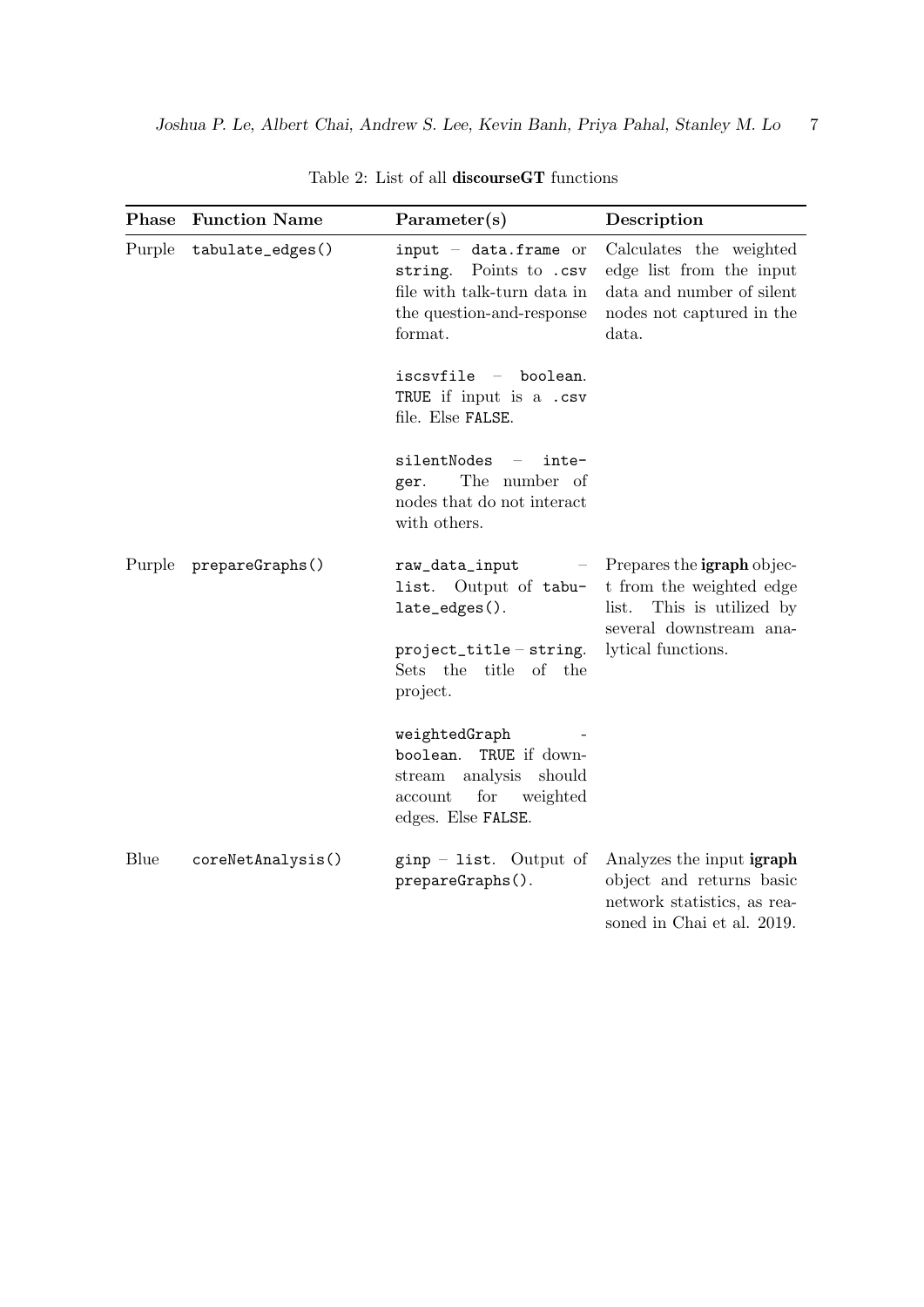| Phase | <b>Function Name</b> | Parameter(s)                                                                                                               | Description                                                                                    |
|-------|----------------------|----------------------------------------------------------------------------------------------------------------------------|------------------------------------------------------------------------------------------------|
| Blue  |                      | $subgroupsNetAnalysis()$ ginp - list. Output of<br>prepareGraphs().                                                        | Analyzes the input igraph<br>object for potential sub-<br>groups.                              |
|       |                      | $raw\_input - data-frame.$<br>Points to the original<br>in the<br>$t$ alk-turn<br>data<br>question-and-response<br>format. |                                                                                                |
|       |                      | $normalized - boolean.$<br>Whether or not to nor-<br>malize the betweenness<br>centrality values relative<br>to the graph. |                                                                                                |
| Blue  | summaryNet()         | ${\tt net} \verb"intconfigData"$<br>$\overline{\phantom{m}}$<br>Output of pre-<br>list.<br>pareGraphs().                   | Summarizes the analytical<br>output from several other<br>functions into a single out-<br>put. |
|       |                      | coreNetAnalysisData -<br>list. Output of coreNe-<br>tAnalysis().                                                           |                                                                                                |
|       |                      | subgroupsNetAnalysisData<br>- list. Output of sub-<br>groupsNetanalysis().                                                 |                                                                                                |
|       |                      | display<br>boolean.<br>Whether or not to print<br>output to console.                                                       |                                                                                                |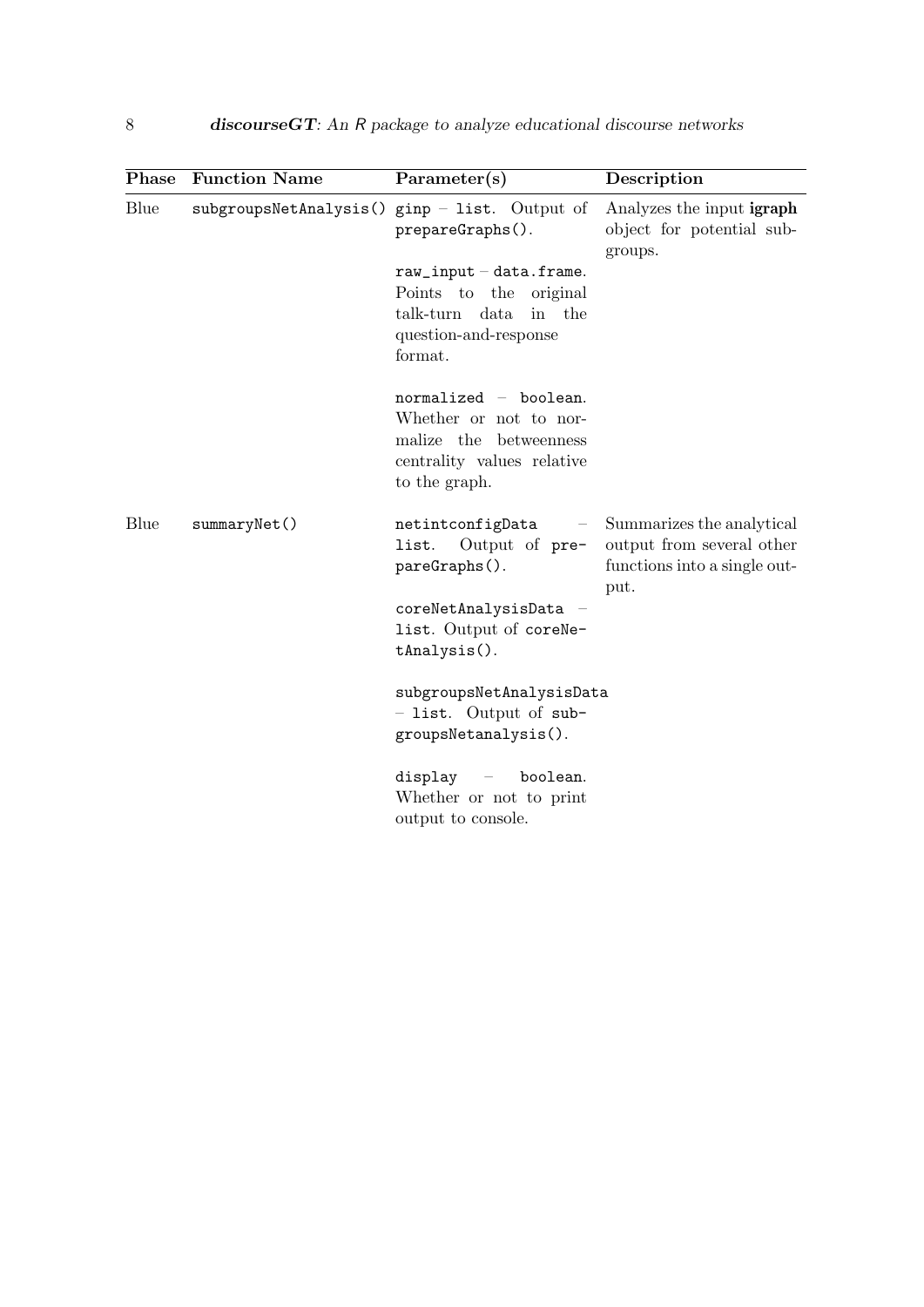| Phase | <b>Function Name</b> | Parameter(s)                                                                                                                                                                                                                          | Description                                                                      |
|-------|----------------------|---------------------------------------------------------------------------------------------------------------------------------------------------------------------------------------------------------------------------------------|----------------------------------------------------------------------------------|
| Blue  | basicPlot()          | $ginp - list.$ Output of<br>prepareGraphs().                                                                                                                                                                                          | Plots a basic network<br>graph utilizing the default<br>R visualization backend. |
|       |                      | graph_selection_input<br>integer.<br>Numerical<br>value from $0$ to $2$ , in-<br>clusive,<br>which<br>selects<br>the graphing algorithm<br>used. $0 = Fruchterman$<br>Reingold, $1 =$ Kamada<br>Kawai, and $2 =$ Reingold<br>Tilford. |                                                                                  |
|       |                      | curvedEdgeLines<br>boolean. Whether or not<br>to curve graph edges.                                                                                                                                                                   |                                                                                  |
|       |                      | arrowSizeMultiplier -<br>Scales arrow<br>numeric.<br>sizes<br>based<br>input<br>$\,$ on<br>factor.                                                                                                                                    |                                                                                  |
|       |                      | logscale - boolean.<br>If TRUE, scale graph edges<br>logarithmically. Else do<br>not.                                                                                                                                                 |                                                                                  |
|       |                      | logBase<br>integer.<br>$\overline{\phantom{m}}$<br>Logarithmic base to scale<br>graph edges.                                                                                                                                          |                                                                                  |
|       |                      |                                                                                                                                                                                                                                       |                                                                                  |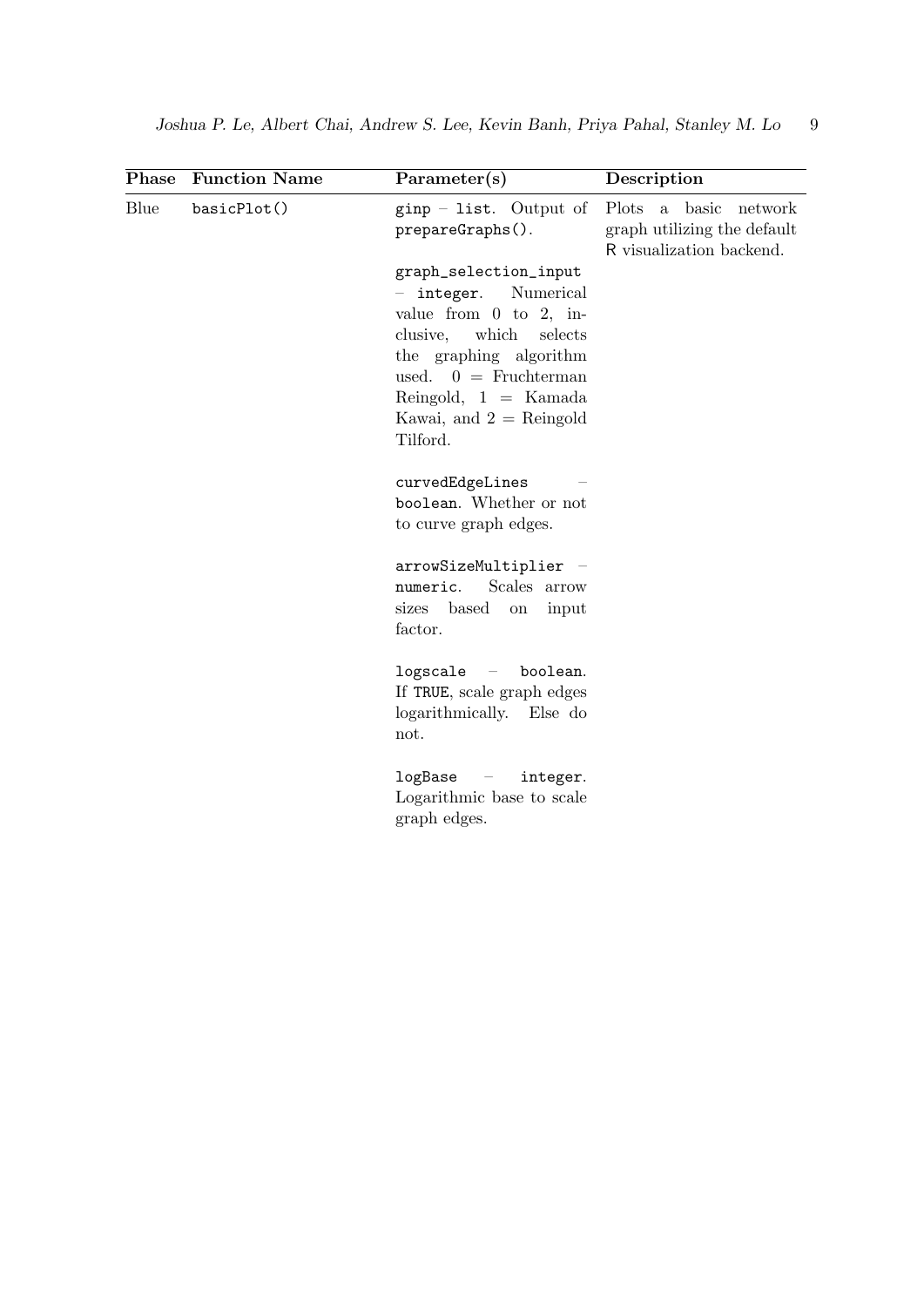| Phase | <b>Function Name</b> | Parameter(s)                                                                                                                             | Description                                                                      |
|-------|----------------------|------------------------------------------------------------------------------------------------------------------------------------------|----------------------------------------------------------------------------------|
| Blue  | plot1Att()           | $data - list.$ Output of<br>prepareGraphs().                                                                                             | Plots a network graph<br>with a single input at-<br>tribute.<br>Utilizes the gg- |
|       |                      | prop - integer. Rescales<br>the graph edge sizes.                                                                                        | $plot2$ [ $@R\text{-ggplot2}$ ] back-<br>end.                                    |
|       |                      | graphmode -<br>string.<br>Specifies the<br>graphing<br>algorithm used. Refer to<br>gplot.layout for more<br>options.                     |                                                                                  |
|       |                      | attribute<br>list.<br>$\sim$ $-$<br>Mapping to the attribute<br>information.                                                             |                                                                                  |
|       |                      | attribute.label<br>string.<br>Name of at-<br>tribute to display in the<br>graph.                                                         |                                                                                  |
|       |                      | attribute.node.labels<br>- list. Mapping to the<br>node labels.                                                                          |                                                                                  |
|       |                      | attribute.nodesize<br>integer<br>list.<br>$\hbox{or}\hskip2pt$<br>Mapping to universal or<br>individualized node sizes,<br>respectively. |                                                                                  |
|       |                      |                                                                                                                                          |                                                                                  |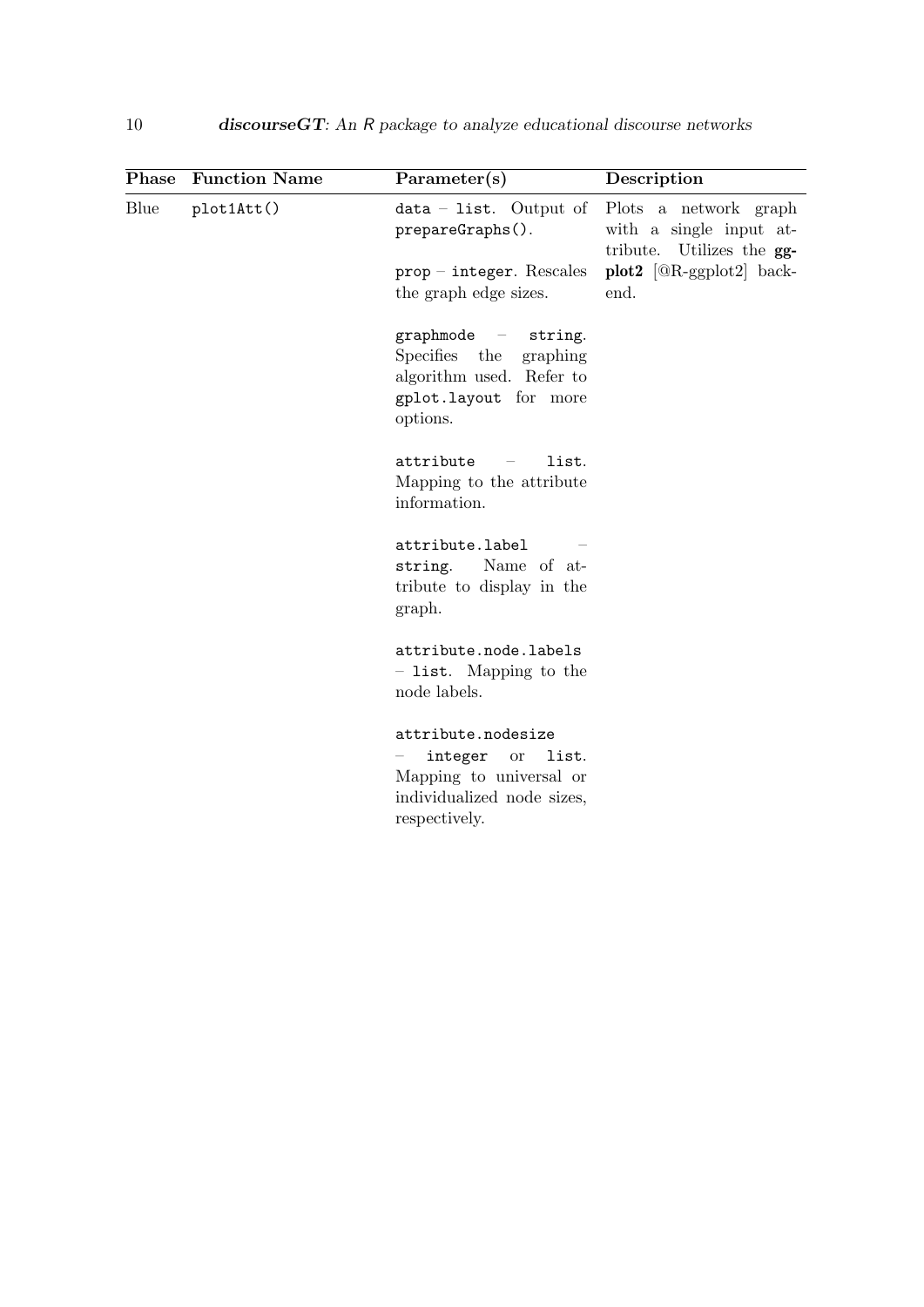|      | <b>Phase</b> Function Name<br>Parameter(s) |                                                                                                                                          | Description                                                                                            |  |  |
|------|--------------------------------------------|------------------------------------------------------------------------------------------------------------------------------------------|--------------------------------------------------------------------------------------------------------|--|--|
| Blue | plot2Att()                                 | $data - list.$ Output of<br>prepareGraphs().<br>prop - integer. Rescales<br>the graph edge sizes.                                        | Plots a network graph<br>with two input attributes.<br>Utilizes the ggplot2 $[@R-$<br>ggplot2 backend. |  |  |
|      |                                            | graphmode -<br>string.<br>Specifies the<br>graphing<br>algorithm used. Refer to<br>gplot.layout for more<br>options.                     |                                                                                                        |  |  |
|      |                                            | attribute1<br>list.<br>$\overline{\phantom{m}}$<br>Mapping to the<br>first<br>attribute information.                                     |                                                                                                        |  |  |
|      |                                            | attribute2<br>list.<br>$\sim$ $-$<br>Mapping to the second<br>attribute information.                                                     |                                                                                                        |  |  |
|      |                                            | attribute1.label<br>string. Name of the first<br>attribute to display in the<br>graph.                                                   |                                                                                                        |  |  |
|      |                                            | attribute2.label<br>string. Name of the sec-<br>ond attribute to display<br>in the graph.                                                |                                                                                                        |  |  |
|      |                                            | attribute.node.labels<br>- list. Mapping to the<br>node labels.                                                                          |                                                                                                        |  |  |
|      |                                            | attribute.nodesize<br>integer<br>$\hbox{or}\hskip2pt$<br>list.<br>Mapping to universal or<br>individualized node sizes,<br>respectively. |                                                                                                        |  |  |
|      |                                            |                                                                                                                                          |                                                                                                        |  |  |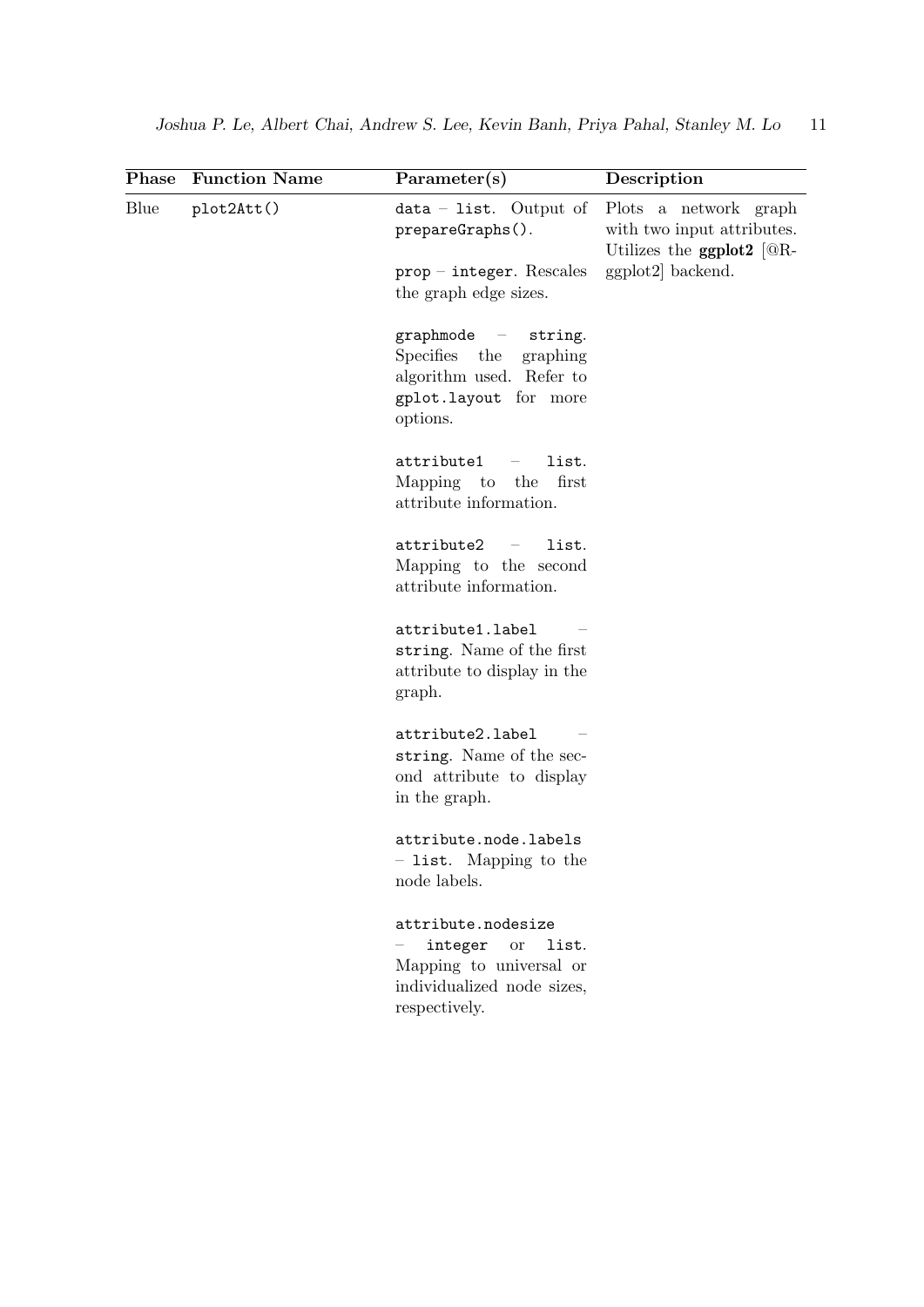| Phase | <b>Function Name</b> | Parameter(s)                                                                                                                      | Description                                                                                                                         |
|-------|----------------------|-----------------------------------------------------------------------------------------------------------------------------------|-------------------------------------------------------------------------------------------------------------------------------------|
|       | Orange plotNGTData() | $data - data-frame or$<br>Points to .csv<br>string.<br>file with talk-turn data in<br>the question-and-response<br>format.        | Analyzes non-graph theo-<br>ry statistics and visualizes<br>them in three plots. These<br>are elaborated on in Chai<br>et al. 2019. |
|       |                      | $conv of mates - integer.$<br>Length of conversation, in<br>minutes.                                                              |                                                                                                                                     |
|       |                      | $iscstile - boolean.$<br>TRUE if input is a .csv<br>file. Else FALSE.                                                             |                                                                                                                                     |
|       |                      | silentNode<br>inte-<br>The number of<br>ger.<br>nodes that do not interact<br>with others.                                        |                                                                                                                                     |
| Red   | writeData()          | $project_name - string.$<br>Sets the<br>title of the<br>project.                                                                  | Writes any data object file<br>as an appropriate format<br>to a specified user directo-                                             |
|       |                      | objectfile<br>list.<br>$\alpha \rightarrow \beta \gamma$<br>The object to be exported<br>to disk.                                 | ry. Images are saved with<br>a resolution of 300 dpi.                                                                               |
|       |                      | dirpath<br>string.<br>$\alpha \rightarrow \alpha$<br>location<br>disk<br>The<br>on<br>where the exported file<br>will be written. |                                                                                                                                     |

#### 3.2. Data Structure

Collecting and formatting data for analysis by discourseGT is based on episodes and talkturns (Chai *[et al.](#page-29-7)* [2019\)](#page-29-7). Talk-turn data should be recorded as participants speak sequentially, which can be done with life observations in real time (Chai [et al.](#page-29-7) [2019\)](#page-29-7) or analysis of video or audio transcripts [\(Liyanage](#page-31-5) et al. [2021\)](#page-31-5). Be prepared to record the duration of the discussion (in minutes), which is required to determine the number of episode starts and episode continuations per unit of time. Talk-turn data are collected in a two-column table that tracks episode starts (ep\_start) and episode continuations (ep\_cont) and with each participant in the group assigned a unique identifier, such as a number (Table [3\)](#page-12-0). Each row should only have a single participant's identifier entered once either in the ep\_start or ep\_cont column.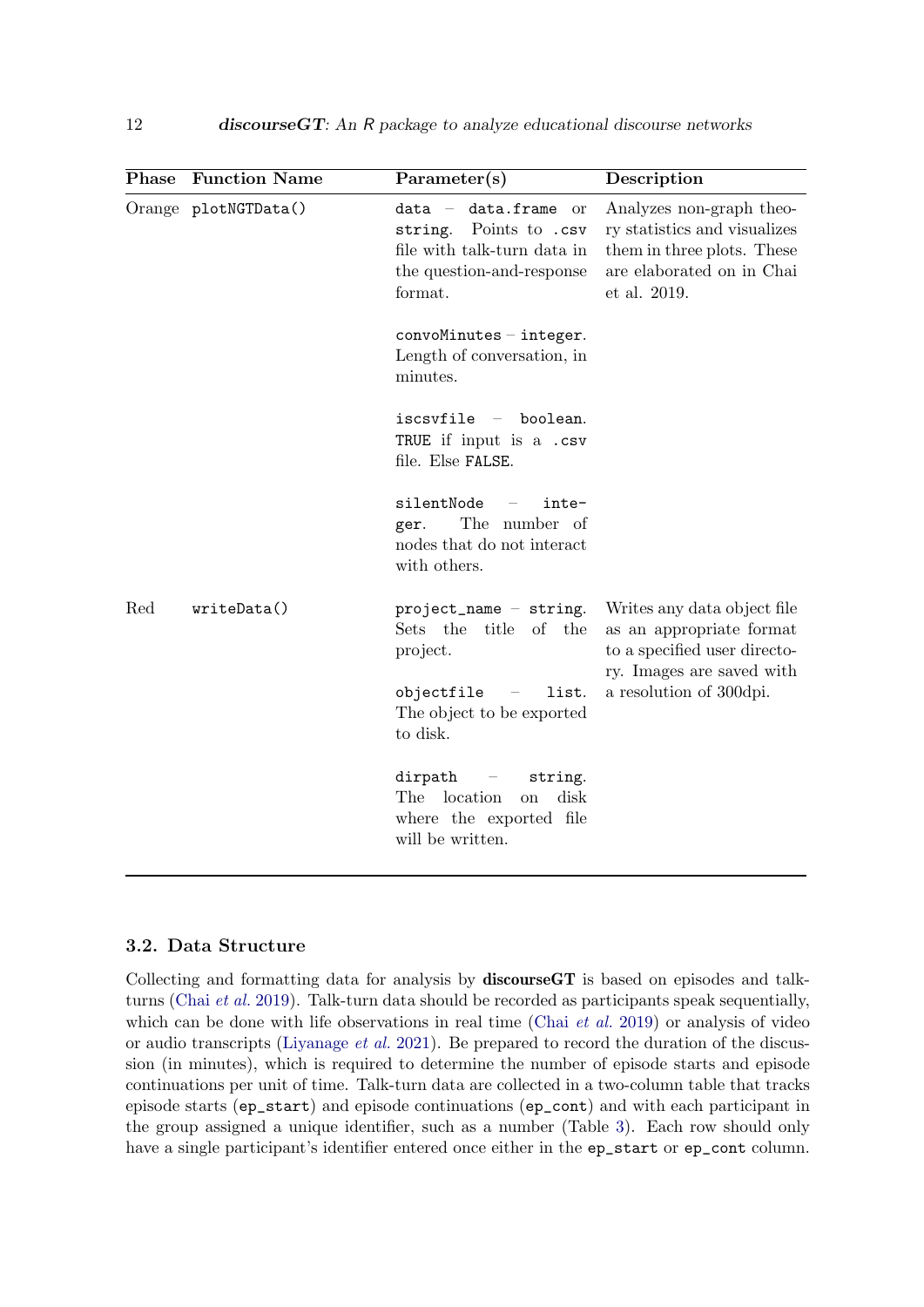An entry in the ep\_start column denotes the beginning of a new episode. The boundaries of an episode are defined by the researcher and the research question, although these definitions should be set consistently within a study. It is vital that the column names in the data are explicitly labeled as  $ep\_start$  and  $ep\_cont$ , respectively. Raw data may be prepared using most spreadsheet software or text editors, but it should ultimately be saved as a comma-separated file (.csv).

<span id="page-12-0"></span>Table 3: Formatted talk-turn data ready for **discourseGT** analysis. In this example, an episode is defined arbitrarily as a topic (not shown) — that is, each episode is a relevant discussion on a single topic. There are two episodes. The first episode is three talk-turns long, with Participant 1 initiating the episode. Participant 3 then spoke, followed by Participant 2. The second episode has two talk-turns, with Participant 4 starting a new episode and Participant 2 speaking next to complete the overall discussion. It is important to note that the duration of the conversation (in minutes) is not a part of the table. Rather, it should be recorded elsewhere for use in NGT analysis.

| $ep\_start$ | ep_cont |
|-------------|---------|
| 1           | NA      |
| NA          | 3       |
| NA          | 2       |
| 4           | NA.     |
| N A         | 2       |

## 4. Worked Case Example

The discourseGT software package comes equipped with example data. Here, we will utilize these data to demonstrate its utility in examining discourse networks.

To get started, install the software package through the Comprehensive R Archive Network (CRAN). Load it using:

#### R> library(discourseGT)

#### 4.1. Importing Data

Raw data can be imported using the read.csv() function. For the sake of utilizing the example data, however, it is useful to duplicate it by assigning its values to a new variable. Once it has been duplicated, view the head of the data to ensure that it has been properly imported:

```
R> data \leq sampleData1
R> head(data)
 ep_start ep_cont
1 1 NA
```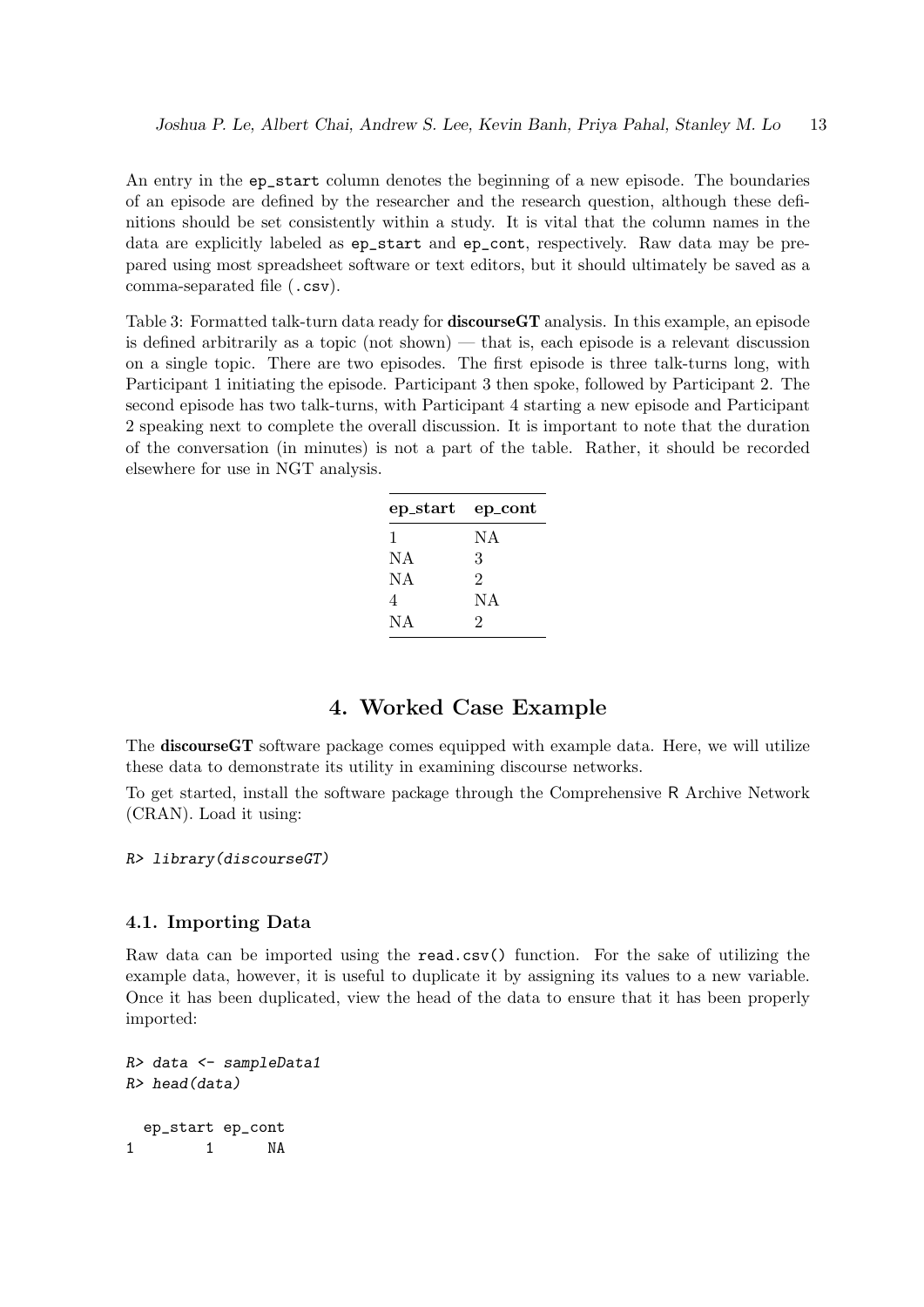| $\mathbf{2}$ | NA | 3 |
|--------------|----|---|
| 3            | ΝA | 4 |
| 4            | ΝA | 1 |
| 5            | ΝA | 2 |
| 6            | ΝA | 1 |

### 4.2. Preparing the igraph Object

Prior to generating the igraph object, a weighted edge list needs to be generated from the imported raw data. By default, the weight of an edge is defined as the number of times an edge has occurred between two nodes. Weights can be redefined based on other available criteria, but this must be done manually.

```
R> # Calculate the weighted edge list
R> tabEdge <- tabulate_edges(data, iscsvfile = FALSE, silentNodes = 0)
R> # Check the weighted edge list
R> head(tabEdge$master)
 source target weight
1 1 1 8
2 2 1 25
```

| 3 | 3 | 1 | 49 |
|---|---|---|----|
| 4 | 4 | 1 | 75 |
| 5 | 1 | 2 | 28 |
| 6 | 3 | 2 | 11 |

Recall that an igraph object is the core input to many of the modular analytical functions offered in discourseGT. To generate an igraph object, the following information is required:

- The variable that stores the weighted edge list
- The title of the project. Default: null
- Is the graph weighted? Default: TRUE

```
R> prepNet <- prepareGraphs(tabEdge, project_title = "Sample Data 1",
      weightedGraph = TRUE)
```
The graph settings specified by this function will influence the analytical output of downstream functions.

#### 4.3. Running Graph Theory Analysis

discourseGT offers graph theory-based analytics via two separate functions. The first, coreNetAnalysis(), will perform core operations that produce the parameters previously detailed in Table [1](#page-3-0) on page [4.](#page-3-0) It will count the number of nodes, and edges, calculate edge weights, average graph degree, modularity, centrality, and related graph theory parameters. To run the function and store it in a variable: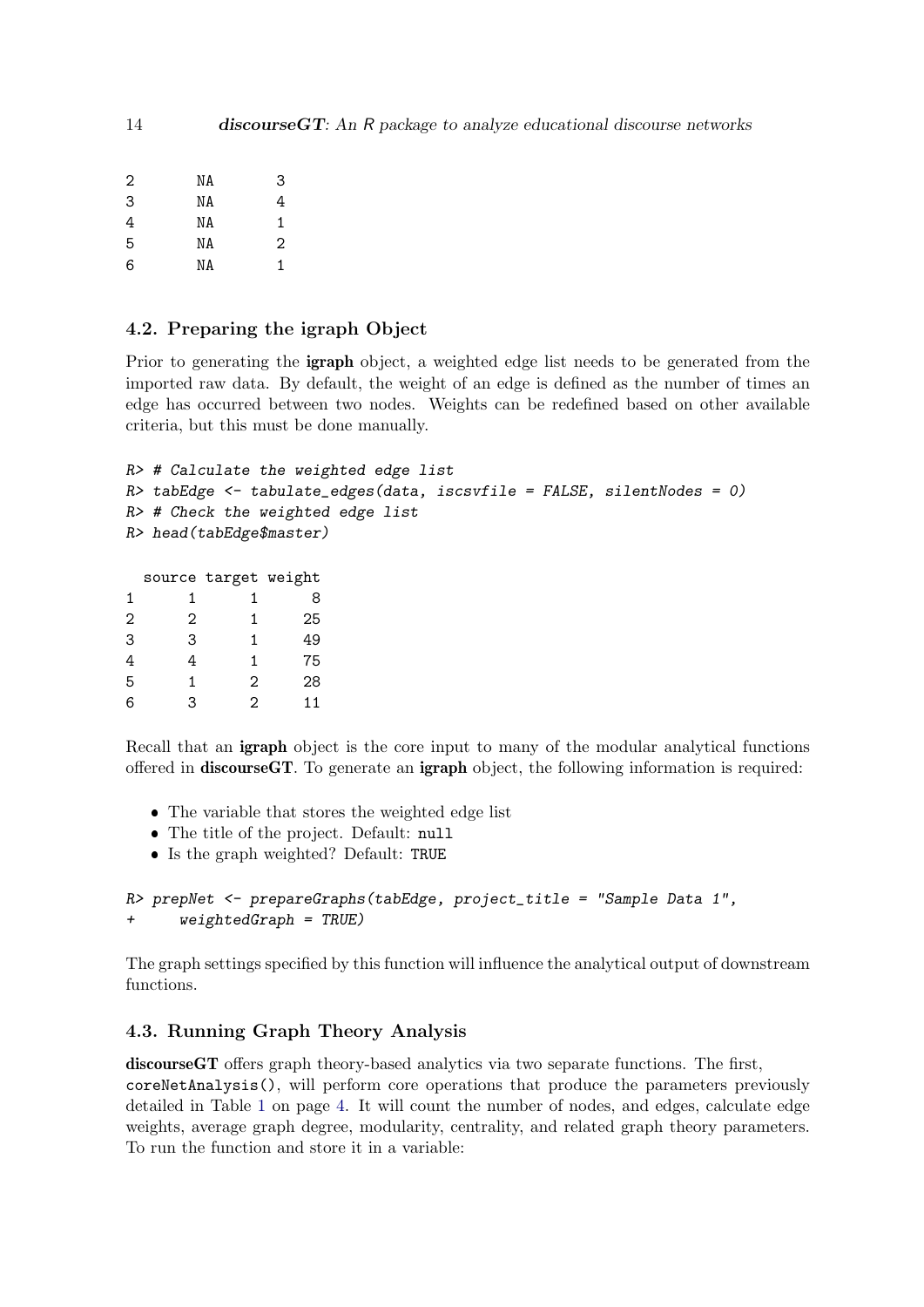```
R> coreNet <- coreNetAnalysis(prepNet)
```
The second, subgroupsNetAnalysis(), utilizes the Girvan-Newman algorithm to detect subgroups within the overall network [\(Girvan and Newman](#page-30-10) [2002\)](#page-30-10), such that:

R> subNet <- subgroupsNetAnalysis(prepNet, raw\_input = data, normalized = TRUE)

#### 4.4. Generating Summaries

While it is possible to display the generated **igraph** object, core network statistics, and subgroup statistics as separate outputs, it can be helpful to view them as an overall summary of a network's graph theory analytics. Furthermore, combining all of these outputs into a single variable is a necessary step in exporting them as a single text file. The summaryNet() function will combine the outputs from prepareGraphs(), coreNetAnalysis(), and subgroupsNetAnalysis() as such:

```
R> summaryData <- summaryNet(netintconfigData = prepNet, coreNetAnalysisData = coreNet,
      subgroupsNetAnalysisData = subNet, display = TRUE)================== BEGIN SUMMARY ==================
discourseGT R Package - Production
Package Version: [1] '1.1.7'
Graph Results - Project Summary
----------------PROJECT DETAILS---------------
Name of Project: Sample Data 1
Summary Results Generated On: [1] "2021-09-03 03:17:51 EDT"
-------------GRAPH CONFIGURATION--------------
Weighted Graph: TRUE
---------------CORE PARAMETERS ANALYSIS---------------
Number of Edges: 12
Number of Nodes: 4
Weighted Edges: 465
Graph Adjacency Matrix:
4 x 4 sparse Matrix of class "dgCMatrix"
  1 2 3 4
1 . 28 47 74
2 25 . 13 14
3 49 11 . 52
4 75 13 52 .
Network Density: 1
Average Degree: 6
Strong/Weak Interactions:
```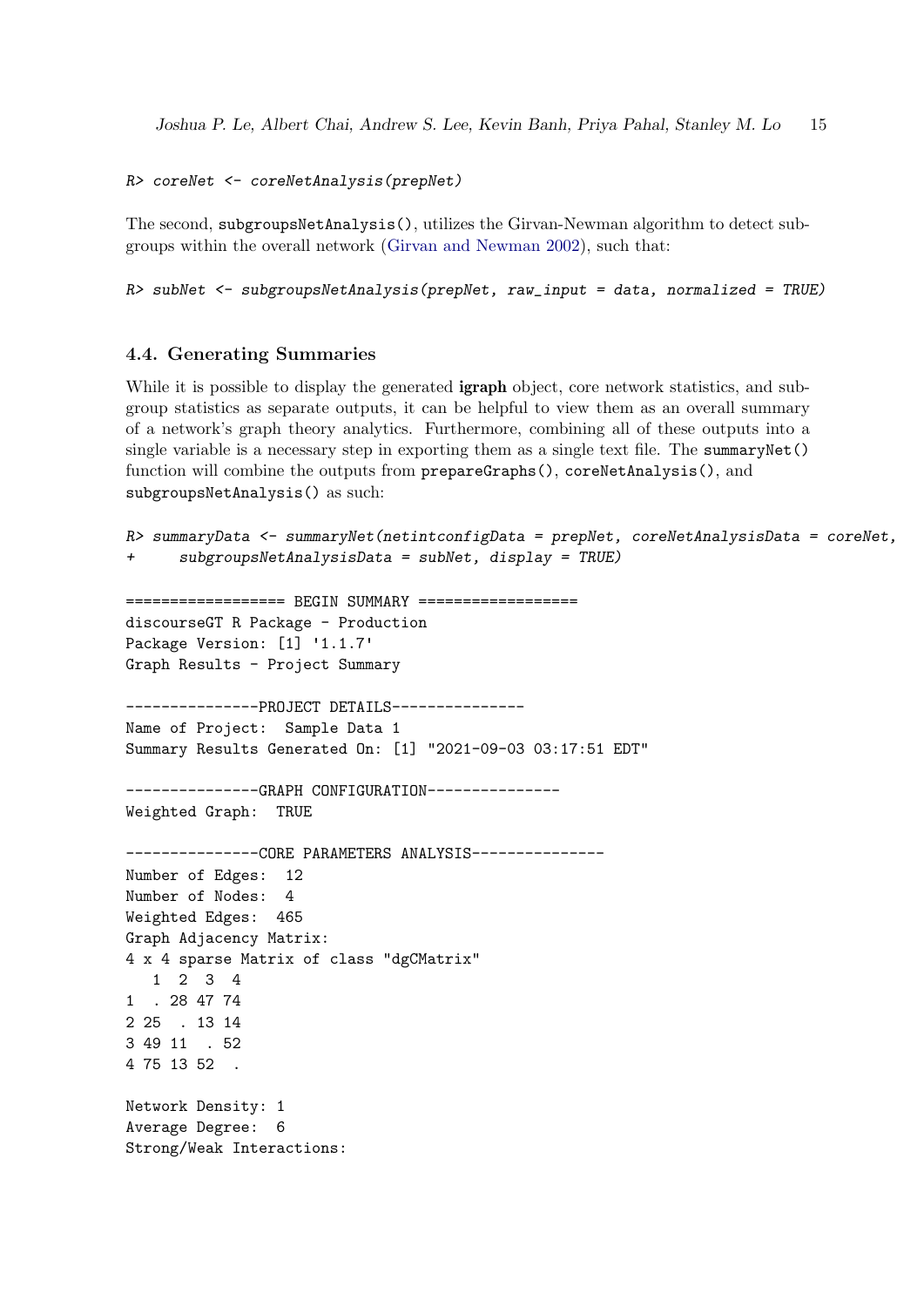```
1 2 3 4
1 1 1 1
Unrestricted Modularity:
--------------GRAPH CENTRALITY---------------
Degree Centrality:
$res
[1] 6 6 6 6
$centralization
[1] 0
$theoretical_max
[1] 12
Articulation Points List:
+ 0/4 vertices, named, from 0cb105f:
Reciprocity: 1
-------------SUBGROUPS AND MODULARITY--------------
Girvan-Newman Subgroups Detection:
IGRAPH clustering edge betweenness, groups: 1, mod: 0
+ groups:
$`1`
  [1] "1" "2" "3" "4"
Betweeness:
1 2 3 4
0 1 0 0
Normalized Betweeness: TRUE
Group Core Members:
1 2 3 4
6 6 6 6
Graph Symmetry of Members:
$mut
[1] 6
$asym
[1] 0
```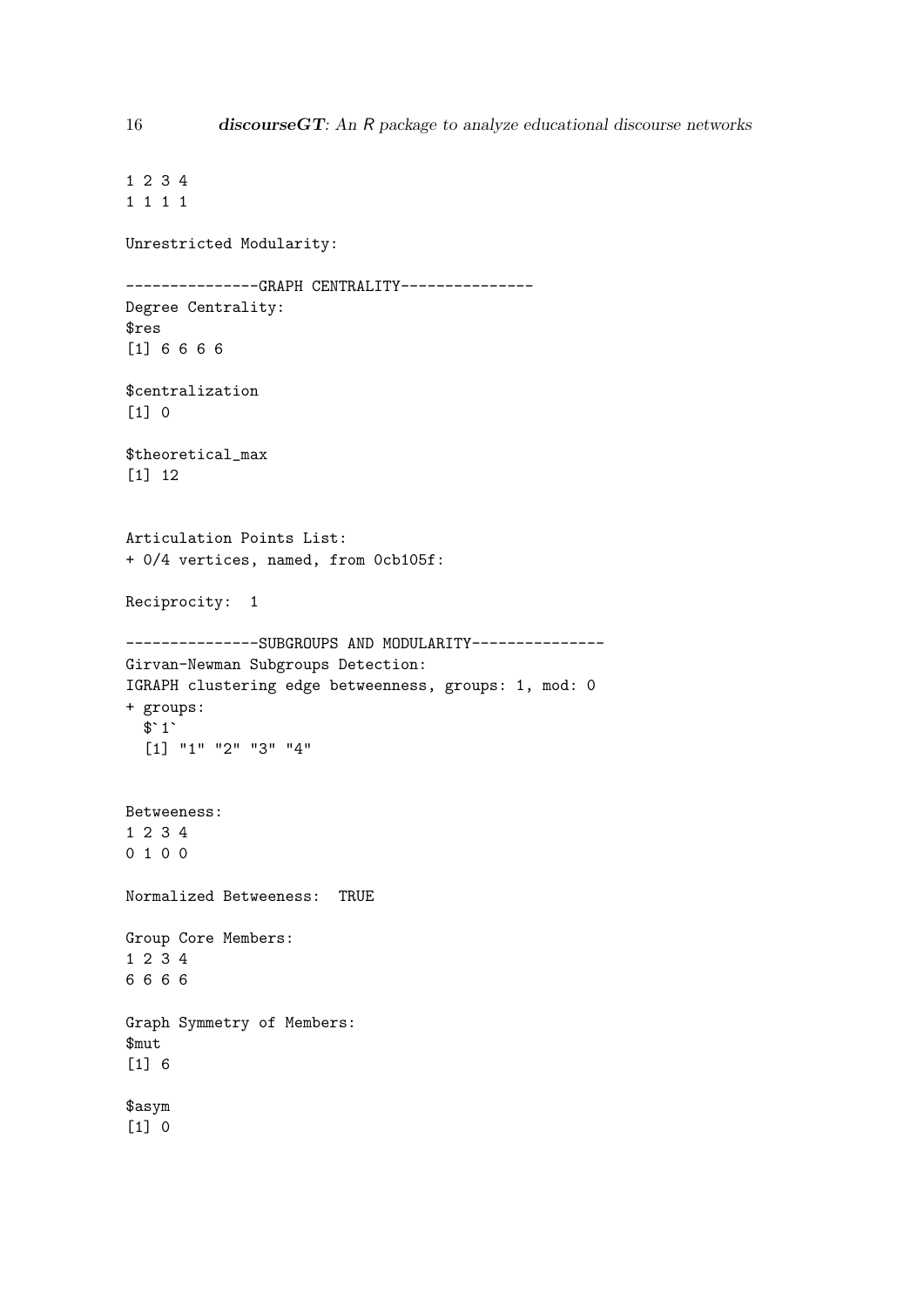\$null [1] 0 Graph Connectedness Census: 4 1 Neighborhood List for Each Adjacent Node:  $[$ [1]] + 4/4 vertices, named, from 0cb105f: [1] 1 2 3 4  $[$ [2]] + 4/4 vertices, named, from 0cb105f: [1] 2 1 3 4  $[$ [ $]$ ] $]$ + 4/4 vertices, named, from 0cb105f: [1] 3 1 2 4  $\sqrt{[4]1}$ + 4/4 vertices, named, from 0cb105f: [1] 4 1 2 3 Transitivity/Clustering Coefficients: Local Transitivity values: [1] 0.2 0.2 0.2 0.2 Global Transitivity values: [1] 1 ---------DISCLAIMER AND WARRANTY OF PROVIDED RESULTS AND CODE--------- Results from Code: The researcher(s) are primary responsible for the interpretation of the results presented here with the script. The authors accept no liability for any errors that may result in the processing or the interpretation of your results. However, if you do encounter errors in the package that should not have happened, please let us know Code Warranty: MIT License Copyright (c) 2018 Albert Chai, Andrew S. Lee, Joshua P. Le, and Stanley M. Lo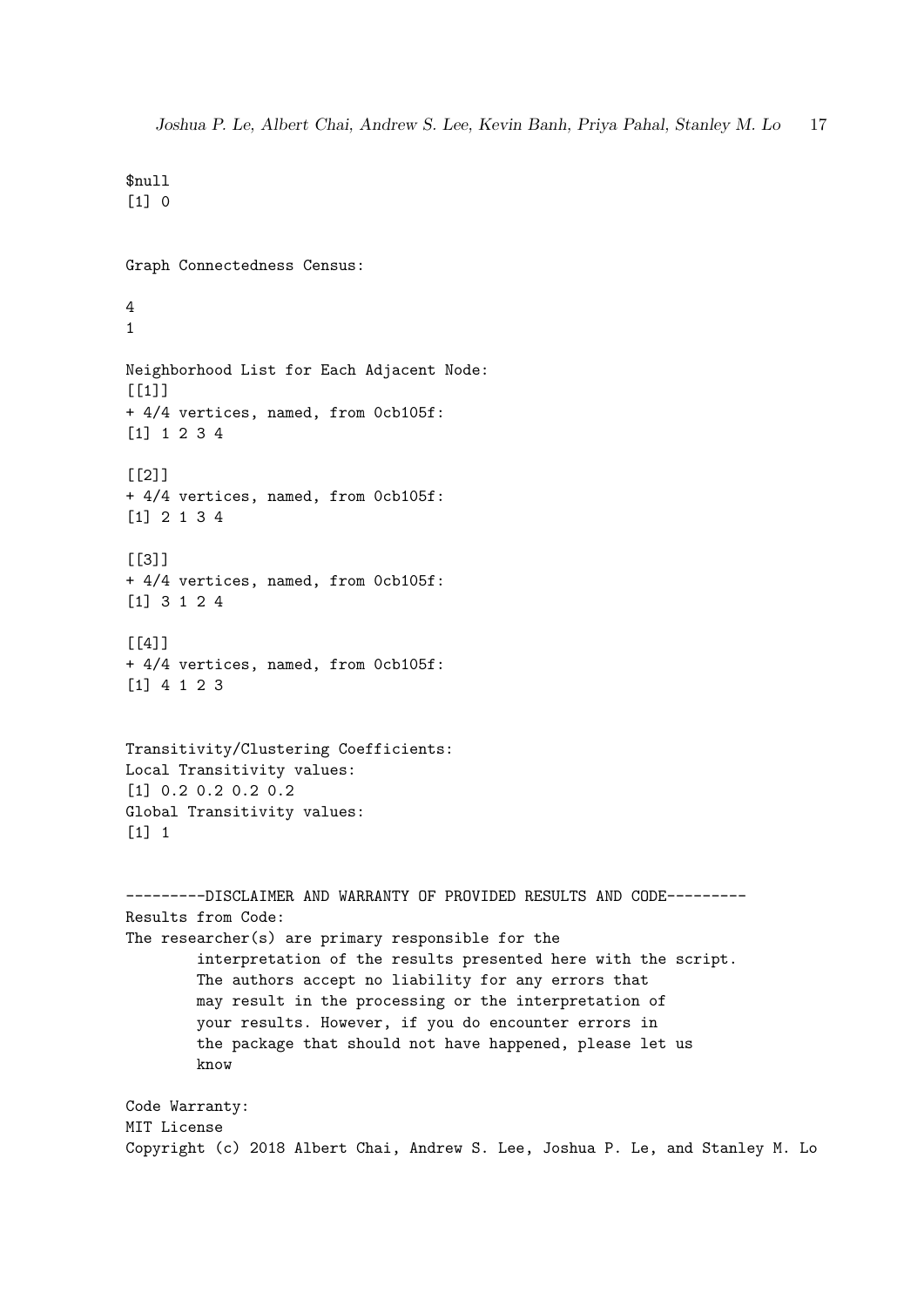- Permission is hereby granted, free of charge, to any person obtaining a copy of this software and associated documentation files (the 'Software'), to deal in the Software without restriction, including without limitation the rights to use, copy, modify, merge, publish, distribute, sublicense, and/or sell copies of the Software, and to permit persons to whom the Software is furnished to do so, subject to the following conditions:
- The above copyright notice and this permission notice shall be included in all copies or substantial portions of the Software.
- THE SOFTWARE IS PROVIDED 'AS IS', WITHOUT WARRANTY OF ANY KIND, EXPRESS OR IMPLIED, INCLUDING BUT NOT LIMITED TO THE WARRANTIES OF MERCHANTABILITY, FITNESS FOR A PARTICULAR PURPOSE AND NON-INFRINGEMENT. IN NO EVENT SHALL THE AUTHORS OR COPYRIGHT HOLDERS BE LIABLE FOR ANY CLAIM, DAMAGES OR OTHER LIABILITY, WHETHER IN AN ACTION OF CONTRACT, TORT OR OTHERWISE, ARISING FROM, OUT OF OR IN CONNECTION WITH THE SOFTWARE OR THE USE OR OTHER DEALINGS IN THE SOFTWARE. ======== END SUMMARY ==================

#### 4.5. Basic Visualization

discourseGT offers several methods to visualize networks. For a basic network graph, basicPlot() should be used, and its parameters should be modified to suit the needs of the user. These options include modifications to the plotting algorithm, edge curvature, arrow size, and edge weight scaling.

Its default plotting algorithm is Fruchterman Reingold, denoted by 0 [\(Fruchterman and Rein](#page-29-12)[gold](#page-29-12) [1991\)](#page-29-12). This is typically the best option to use because it attempts to minimize edge intersections in the final plot, improving readabiliy. Other projections include Kamada Kawai [\(Kamada and Kawai](#page-30-11) [1989\)](#page-30-11) and Reingold Tilford [\(Reingold and Tilford](#page-31-11) [1981\)](#page-31-11), denoted by 1 and 2, respectively.

Edge curvature defaults to TRUE so that differences in talk-turn taking between nodes can be distinguished. Consider two participants, represented as Node A and Node B. It is entirely possible for Node A to talk after Node B more than Node B talks after Node A. Consequently, the two edges that point in each direction will have different weights, and these can only be visually seen if they are curved instead of overlapping. On the other hand, graphs without curved edges may improve clarity. This can be especially favorable when plotting an unweighted graph.

To modify arrow sizes, a multiplier can be passed to arrowSizeMultiplier. The default value is 1. Any values <1.0 will shrink the arrow, and vice versa. Again, this feature is added to improve readability in specific cases.

Lastly, edge weight scaling is best used for improved visualization of larger, weighted datasets. Due to the increase in raw edges, default plotting may yield unreadable results. We implemented Equation [7](#page-18-0) to do so according to a linear scale. This method allows for users to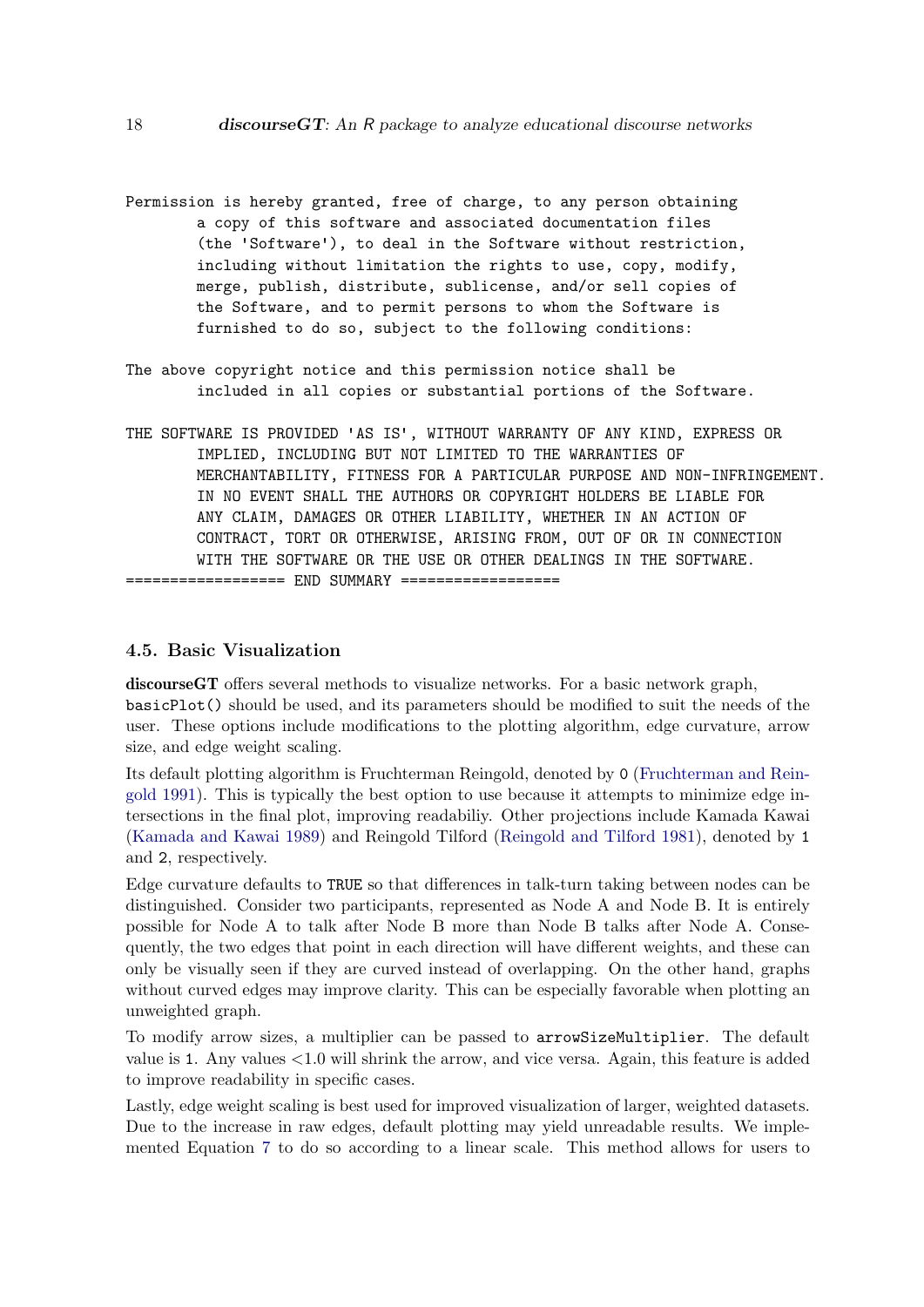<span id="page-18-0"></span>visually compare talk-turn frequencies within a graph, which is not as intuitive with other forms of scaling.

$$
y = \frac{(scaledMax - scaledMin) \cdot (eachEdgeWeight - rawMin)}{rawMax - rawMin} + scaledMin \tag{7}
$$

Here, each edge weight is individually scaled to a new value  $y$ . scaled Max and scaled Min are the user-defined boundaries of a new scale for all weighted edges. rawMin and rawMax are the minimum and maximum edge weights that are extracted from the raw data via the prepareGraphs() function. eachEdgeWeight refers to the weight of each unique edge.

For users, scaledMax must be greater than or equal to scaledMin. These variables may also be set to equal, non-zero values to produce an unweighted version of the graph.

Note that while both scaledMin and scaledMax can theoretically be set to 0, we advise against this because the resulting graph will appear to have no edges. Likewise, if scaledMin is set to 0 while scaledMax is a non-zero value, the resulting graph will appear to have no edges where the most infrequent talk-turns occurred. This may have some functionality depending on the user's use-case.

Below is an example of a graph that uses the Fruchterman Reingold projection, linearly scales the dataset to new weighted edge boundaries of [1, 10], and applies a scale of 2 to the arrow sizes.

```
R> basicPlot(prepNet, graph_selection_input = 0, curvedEdgeLines = TRUE,
+ arrowSizeMultiplier = 2, scaledEdgeLines = TRUE, scaledMin = 1,
+ scaledMax = 10)
```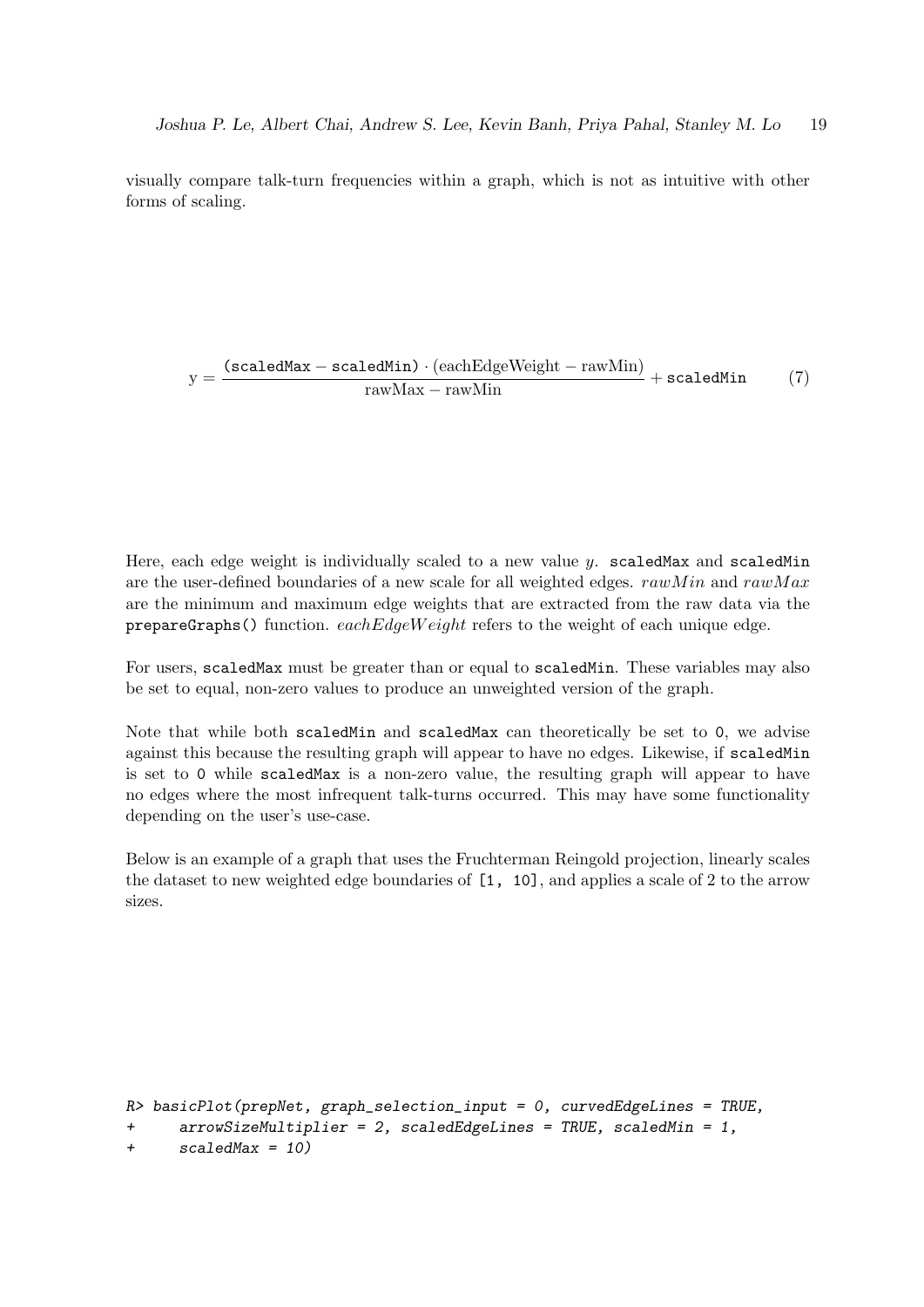

**Sample Data 1**

In this plot, it can be easily seen that the fewest number of talk-turns relative to the entire discourse network occurred between Nodes 2 and 3 as well as Nodes 2 and 4. Nodes 1 and 2 shared the next fewest number of talk-turns, followed by Nodes 1 and 3 and Nodes 3 and 4. Nodes 1 and 4 shared the greatest number of talk-turns between them. In each of these node pairs, the conversation appeared to travel equally between the nodes involved, as the edges of similar thickness indicate. Note that we cannot view any attribute data about the nodes here.

#### 4.6. Attribute Visualization

To add attributes to a network graph, the plot1Att() and plot2Att() functions can be used. These functions utilize the ggplot2 backend with GGally [\(Wickham](#page-33-8) *et al.* [2021a,](#page-33-8) [Schloerke](#page-32-8) [et al.](#page-32-8) [\(2021\)](#page-32-8)), giving them an appearance distinct from the previously discussed basicPlot() function.

Before starting, ensure that a properly formatted data.frame with attributes is in the working environment. Displayed below is an example attribute dataset included with discourseGT:

```
R> attData <- attributeData
R> head(attData)
```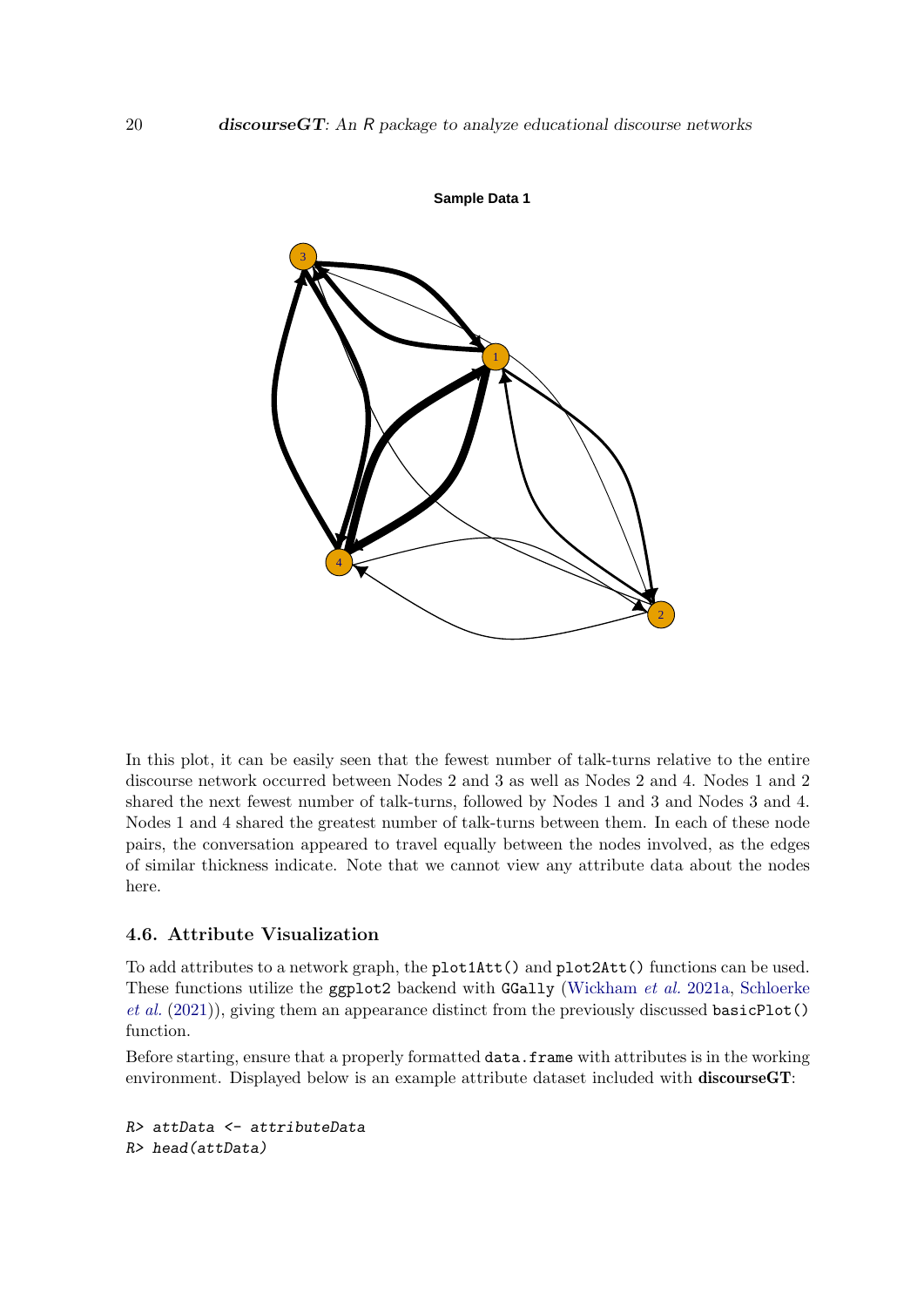|                | node gender |   | ethnicity current_gpa first_generation |       |                                 |       |                 |        |     |
|----------------|-------------|---|----------------------------------------|-------|---------------------------------|-------|-----------------|--------|-----|
| $\mathbf{1}$   | 1 female    |   |                                        | white |                                 | 3.56  |                 |        | no  |
| $\overline{2}$ | 2 male      |   |                                        | white |                                 | 3.26  |                 |        | yes |
|                | 3 3 female  |   | asian                                  |       |                                 | 3.46  |                 |        | no  |
| 4              |             |   | 4 male african_american                |       |                                 | 3.60  |                 |        | yes |
|                | stem_major  |   |                                        |       | major course_reason class_level |       |                 |        |     |
| 1              |             |   | yes bioengineering                     |       |                                 | major |                 | junior |     |
| $\overline{2}$ |             |   | no political_science                   |       |                                 | ge    |                 | senior |     |
| 3              | yes         |   | biology                                |       |                                 |       | major sophomore |        |     |
| 4              | yes         |   | chemistry elective                     |       |                                 |       |                 | junior |     |
|                |             |   | number_prior_ap residency sat_score    |       |                                 |       |                 |        |     |
| 1              |             | O | CA                                     |       | 1323                            |       |                 |        |     |
| $\overline{2}$ |             | 2 | CA                                     |       | 1449                            |       |                 |        |     |
| 3              |             | 3 | CA                                     |       | 1228                            |       |                 |        |     |
| 4              |             | 4 | WA                                     |       | 1494                            |       |                 |        |     |

Note that the first column, node, contains each node name that was included in the initial imported data. This is a crucial aspect to the attribute data because it identifies attributes associated with particular nodes for plot1Att() and/or plot2Att().

Similarly to the basicPlot() function, the attribute plotting functions include options to modify the overall projection, albeit less granular. These include edge scaling, node sizes, and plotting algorithm.

Edge weight scaling can be modified by changing the value of prop, and node sizes can be modified by changing the value of attribute.nodesize. Each of these have a default value of 20, although this is arbitrary. The user should find the best settings that suit their use case.

The default plotting algorithm is again Fruchterman Reingold for its readability [\(Fruchterman](#page-29-12) [and Reingold](#page-29-12) [1991\)](#page-29-12). Here, however, this option is indicated by passing fruchtermanreingold into the function. Other projections can be found with gplot.layout.

Lastly, it is important to note that only 1 or 2 attributes can be plotted at once. These cases should utilize the plot1Att() and plot2Att() functions, respectively.

Below is an example of an attribute graph with larger-than-default edge sizes and smallerthan-default node sizes. It utilizes the Fruchterman Reingold projection.

```
R> plot1Att(prepNet,
+ prop = 40,
+ graphmode = "fruchtermanreingold",
+ attribute = attData$ethnicity,
+ attribute.label = "Ethnicity",
+ attribute.node.labels = attData$node,
+ attribute.nodesize = 16)
Registered S3 method overwritten by 'GGally':
 method from
 +.gg ggplot2
```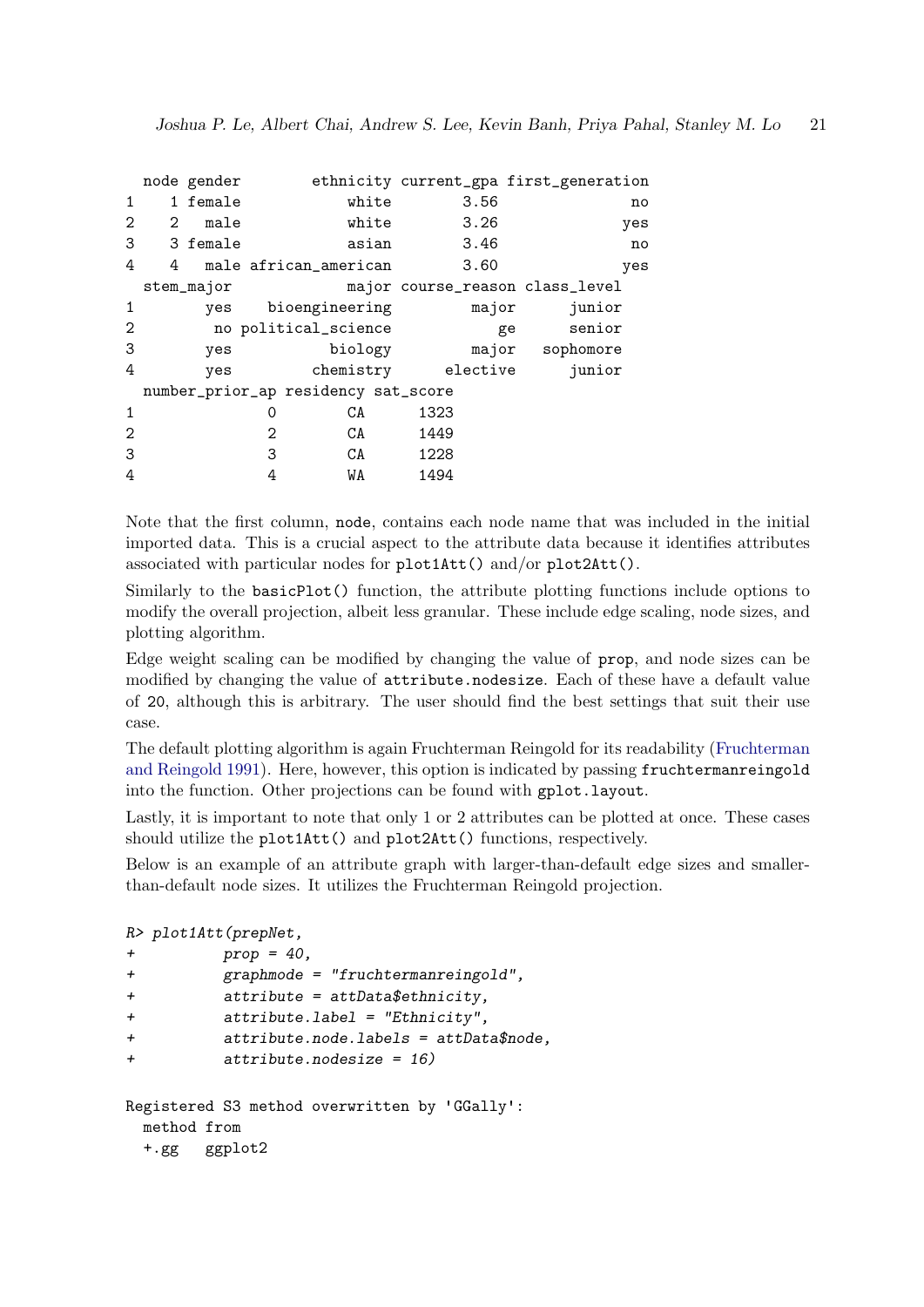\$g2plot



### \$saveDataVar [1] 1

To plot a second attribute to a network, utilize plot2Att() with the aforementioned notation. The following graph showcases the network with both ethnic and gender data:

R> plot2Att(prepNet,

| $\ddot{}$<br>$graph mode = "fruchtermanreingold",$<br>$attribute1 = attData$ethnicity,$<br>$\ddot{}$<br>$\leftarrow$<br>$attribute2 = attData$gender,$<br>$\ddot{}$<br>$attribute1. label = "Ethnicity",$<br>$\leftarrow$<br>$attribute2.label = "Gender",$<br>$\leftarrow$<br>$+$<br>$attribute.nodesize = 16)$ | $\ddot{}$ | $prop = 40,$                            |
|------------------------------------------------------------------------------------------------------------------------------------------------------------------------------------------------------------------------------------------------------------------------------------------------------------------|-----------|-----------------------------------------|
|                                                                                                                                                                                                                                                                                                                  |           |                                         |
|                                                                                                                                                                                                                                                                                                                  |           |                                         |
|                                                                                                                                                                                                                                                                                                                  |           |                                         |
|                                                                                                                                                                                                                                                                                                                  |           |                                         |
|                                                                                                                                                                                                                                                                                                                  |           |                                         |
|                                                                                                                                                                                                                                                                                                                  |           | $attribute.node.labels = attData$node,$ |
|                                                                                                                                                                                                                                                                                                                  |           |                                         |

\$g2plot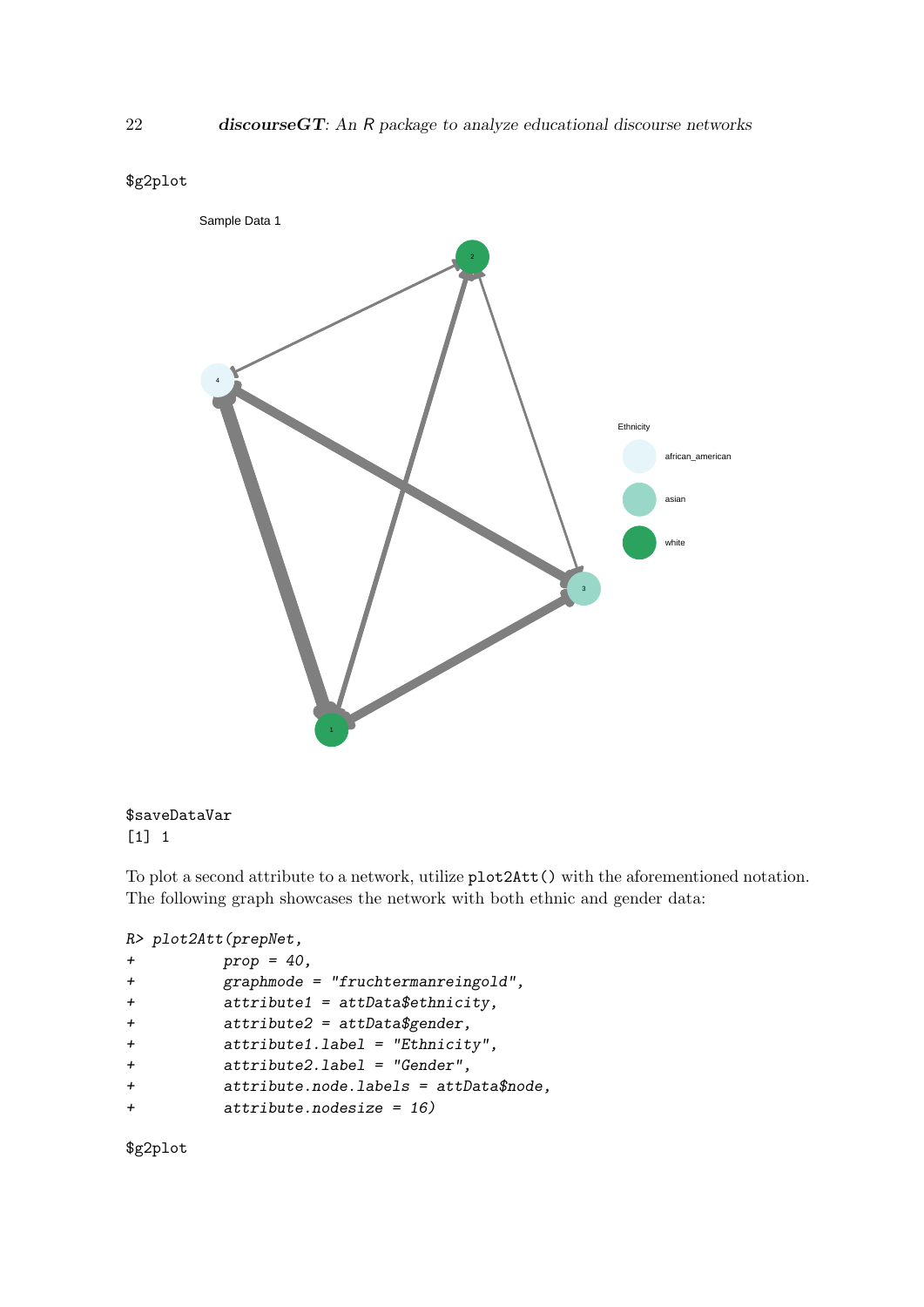

\$saveDataVar [1] 2

#### 4.7. Customizable Visualization

Further graph customizability, such as node placements, can be achieved with Cytoscape, an open-source network plotting software [\(Shannon](#page-32-10) et al. [2003\)](#page-32-10). In order to utilize this method:

- 1. Download & install Cytoscape.
- 2. Install RCy3 (Pico [et al.](#page-31-9) [2021\)](#page-31-9) using the BiocManager package [\(Morgan and Ramos](#page-31-8) [2021\)](#page-31-8).
- 3. Plot the igraph object and modify it in Cytoscape.

Assuming that Cytoscape is installed, install and load RCy3 to properly link it to R. This can be done by:

```
R> install.packages("BiocManager")
R> BiocManager::install("RCy3")
R> library(RCy3)
```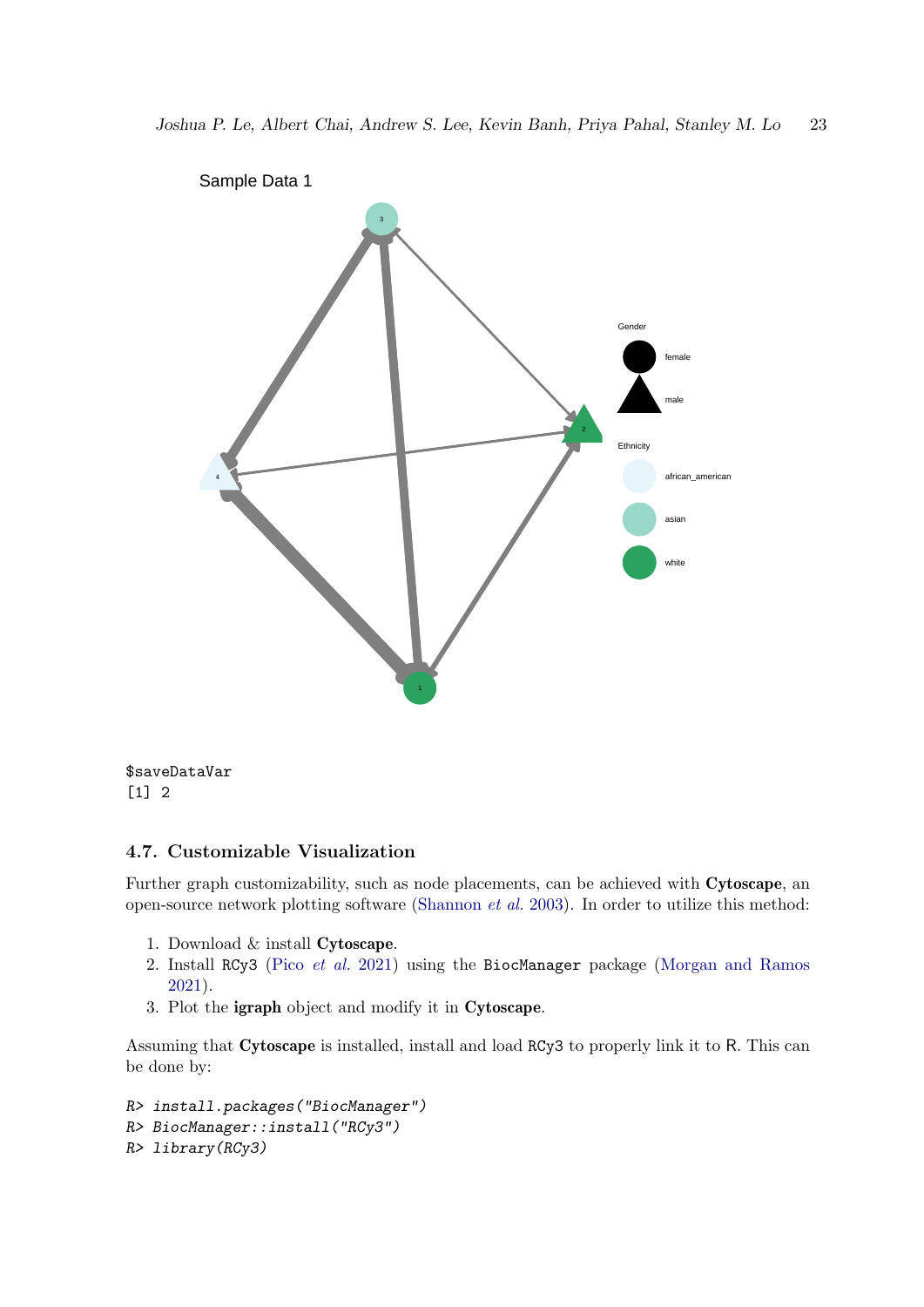#### 24 discourse GT: An R package to analyze educational discourse networks

To plot a graph, first ensure that a new Cytoscape session is loaded. Then, utilize the following command to send an igraph object to the GUI:

#### R> createNetworkFromIgraph(prepNet\$graph)

The graph will now appear in Cytoscape, where further modifications can be made.



### 4.8. Running Non-Graph Theory Analysis

Recall that discourseGT does not require an igraph object to produce NGT analysis. Rather, plotNGTData() utilizes the raw, two column data to generate its output. Additionally, it requires the duration of the conversation (in minutes) and the number of silent nodes (i.e. participants who did not speak at all) in the discourse network. The function outputs the previously-discussed NGT parameters and three individual graphs. The raw data are also exported alongside the graphs, giving the user greater flexibility in creating their own NGT visualizations.

```
R> plotNGTData(data = data, convoMinutes = 90, iscsvfile = FALSE,
     silentNodes = 0)
```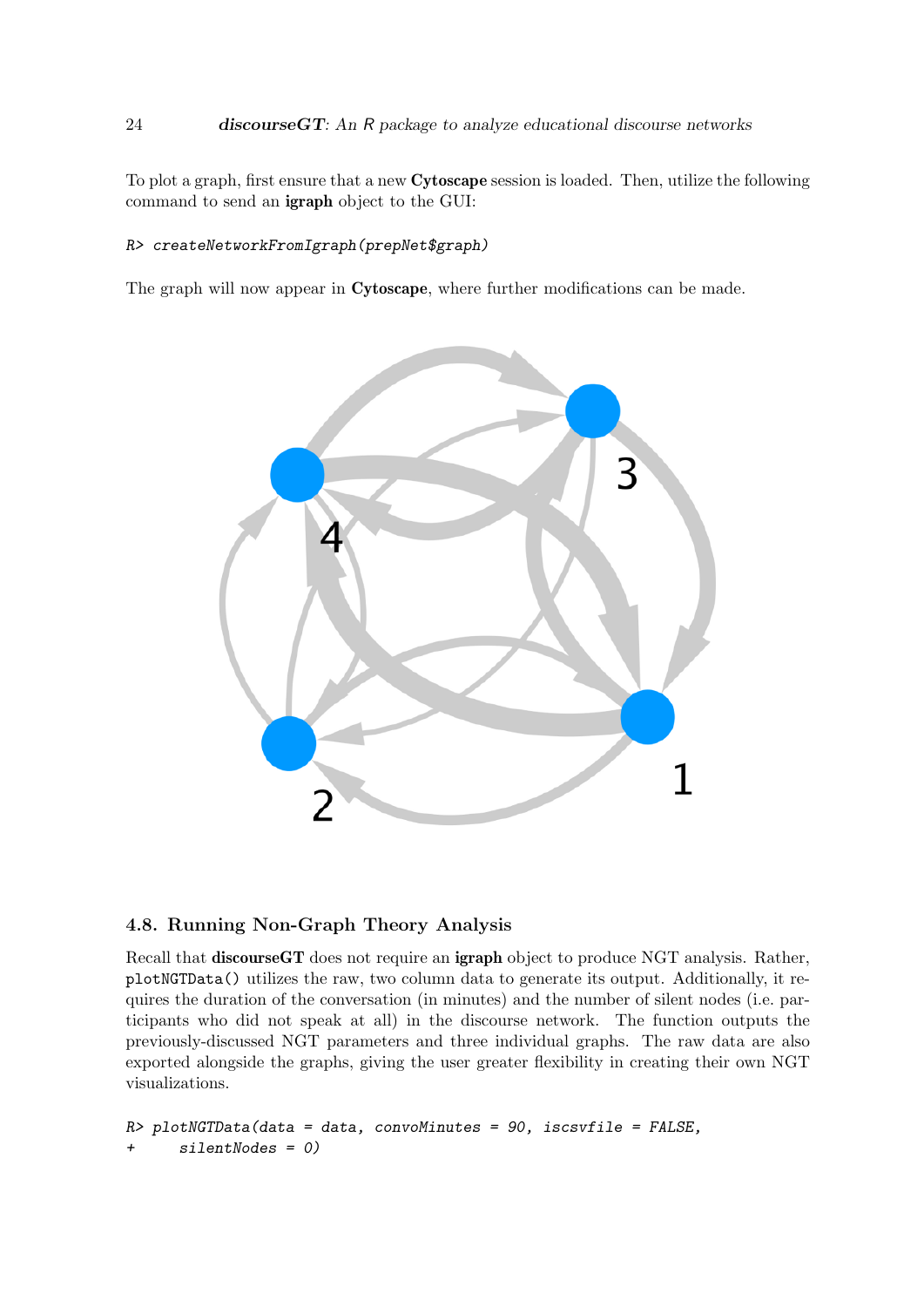```
$ngt_std_stats1
 participant ep_start ep_cont total_count total_edges_in_out
1 1 27 131 158 314
2 2 6 46 52 104
3 3 11 104 115 230
4 4 20 121 141 282
 edge_by_part ep_starts_hour ep_conts_hour
1 157 18.000000 87.33333
2 52 4.000000 30.66667
3 115 7.333333 69.33333
4 141 13.333333 80.66667
$ngt_std_stats2
 length_of_ep freq_of_ep
1 2 13
2 3 6
3 4 5
4 5 3
5 6 5
6 7 6
7 8 4
8 9 4
9 10 3
10 11 3
11 12 4
12 14 1
13 15 2
14 16 1
15 18 2
16 20 2
17 1 0
18 13 0
19 17 0
20 19 0
$ngt_adv_stats
participant normalized_turn_ratio indv_SDI_arg SDI SEI
1 1 1.3505376 -0.3666006 1.318946 0.9514183
2 2 0.4473118 -0.2449920 1.318946 0.9514183
3 3 0.9892473 -0.3455207 1.318946 0.9514183
4 4 1.2129032 -0.3618325 1.318946 0.9514183
```
\$episodes\_plot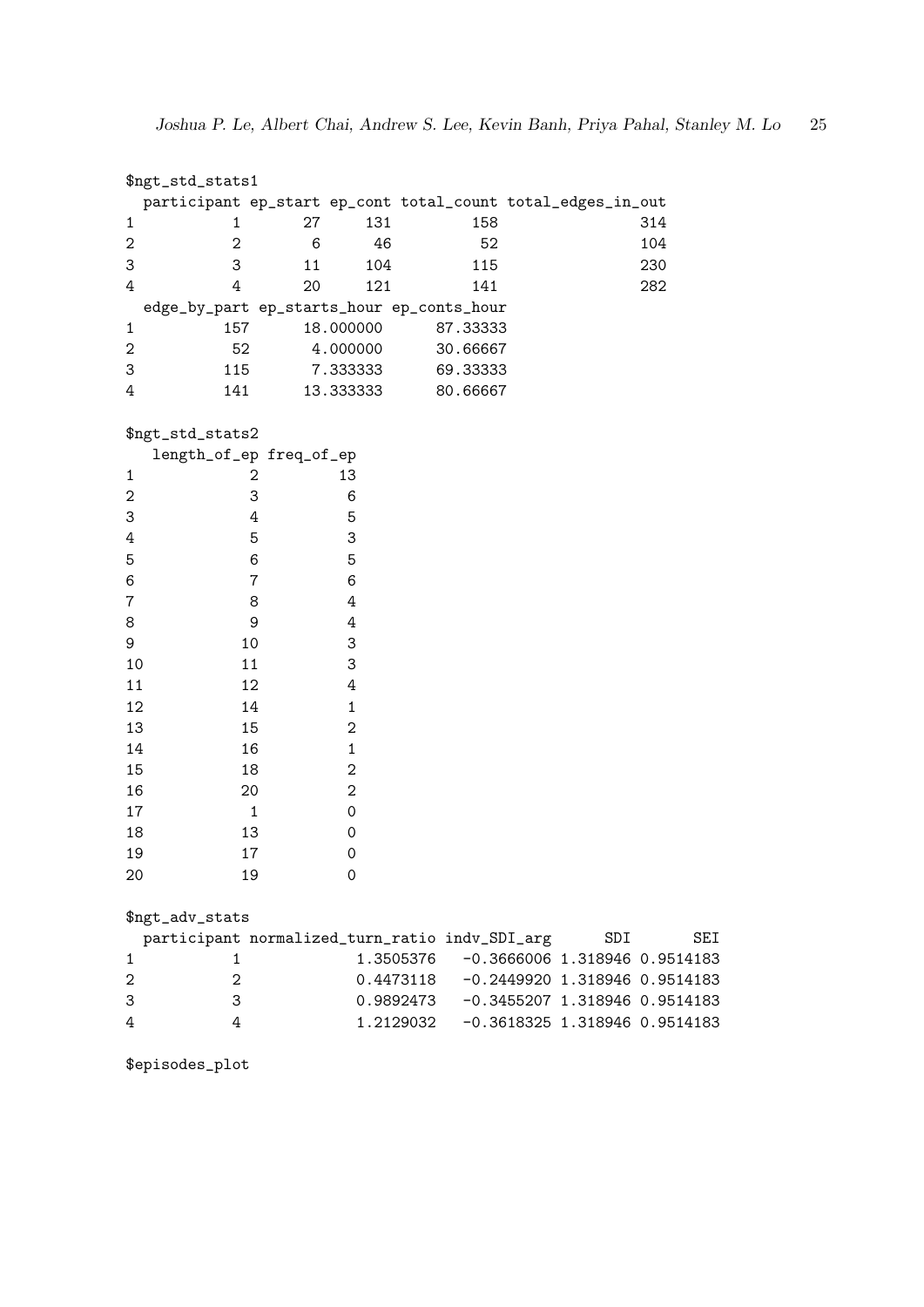

\$qvr\_plot



\$ntr\_plot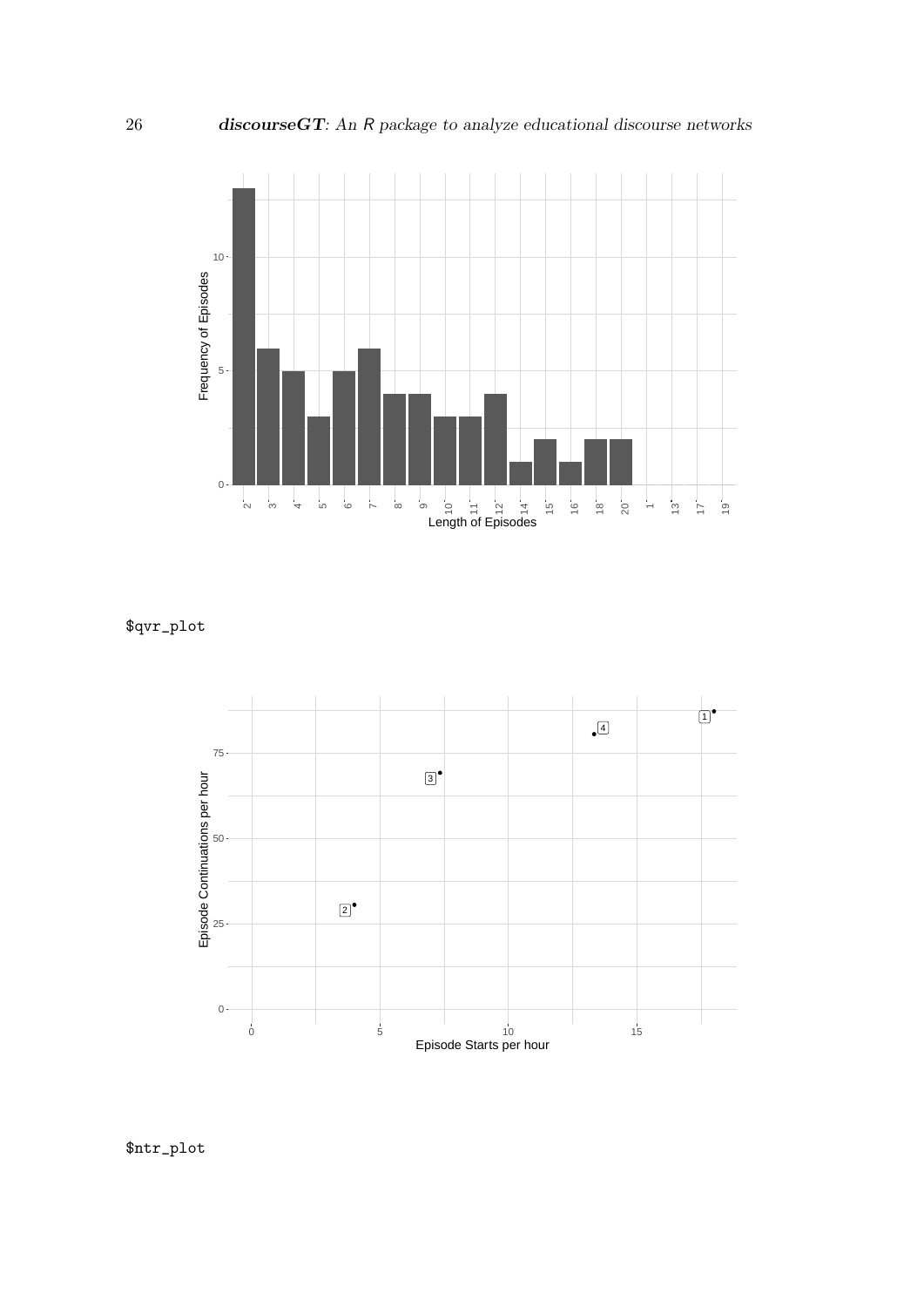

\$saveDataVar [1] 3

#### 4.9. Exporting to Disk

The writeData() function accepts specific discourseGT function output and exports it as a permanent file to a specified directory on the user's disk. It can save the generated summary object, any plots, and weighted edge lists. Images will automatically export as a .tiff at 300 DPI, and console output will be exported as a .txt file.

The following example exports the generated summary to disk:

```
R> writeData("Sample Data 1", summaryData, dirpath = tempdir())
```
### 5. Discussion and Future Development

This paper demonstrates the workflow of **discourseGT** and introduces basic elements of its underlying methodology and mathematics. Although graph theory parameters, visualization, and non-graph theory parameters relevant to educational contexts are covered, it is important to note some limitations of this package.

Firstly, we use degree centrality as a way of describing node centrality. This is the simplest calculation of centrality and shows the number of direct and distinct talk-turn connections a node has to others in the network. However, this does not give a complete picture of a node's influence on a network because it only counts the number of distinct connections to other nodes, regardless of their weight. Therefore, this calculation should be interpreted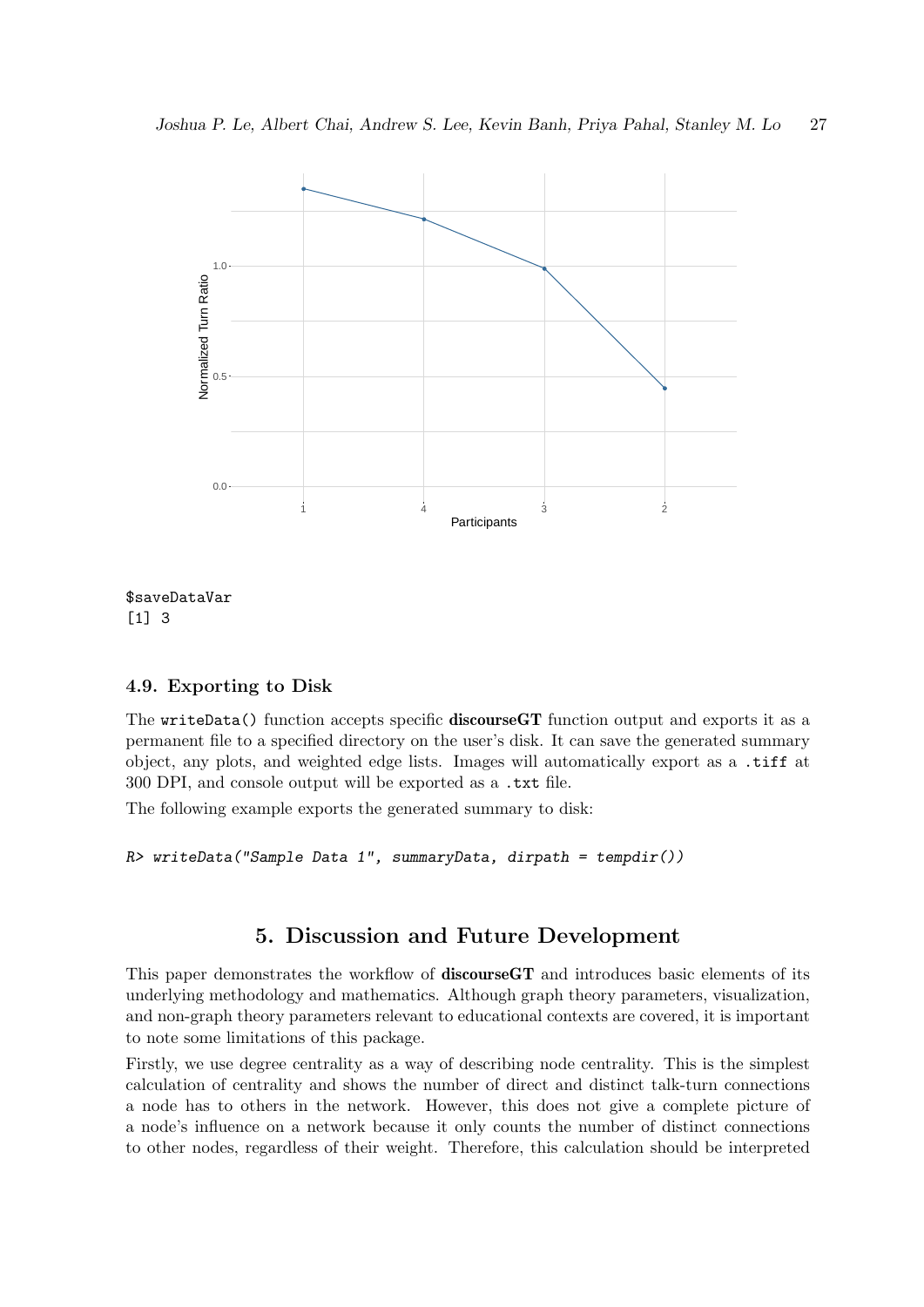in conjunction with betweenness centrality and other individual node statistics to provide a broader view of a specific node's influence on the discourse network.

Secondly, talk-turns do not capture direct interactions between participants. Instead, they only represent the progression of the conversation to track dynamics of the discourse network. This was implemented because in discourse networks, participants can either address the entire group, a subgroup of the network, or another individual, and it is not feasible to distinguish these. Moreover, modeling direct interactions would result in a saturation of of edges in the network. This would not likely yield much useful information.

Thirdly, talk-turns do not capture the quality or quantity of the conversation. In this context, quality refers to the words that are actually spoken, which may be on-or-off-topic. Quantity refers to the length of an interaction, which may be a few words or several sentences long. Our methodology models all talk-turns the same way, regardless of content or length. This was intentionally designed to complement existing methodologies in discourse analysis that typically focus on the content of the discussion [\(Barros and Verdejo](#page-28-6) [2000\)](#page-28-6).

Fourthly, discourseGT relies on existing R packages and software for plotting. This construction restricts some meaningful functionality at the discretion of the underlying packages. For example, the attribute plotting functions, plot1Att() and plot2Att(), are built on the ggplot2 [\(Wickham](#page-33-8) et al. [2021a\)](#page-33-8) R package. While this allows users to apply ggplot2's [\(Wickham](#page-33-8) [et al.](#page-33-8) [2021a\)](#page-33-8) advanced formatting functionality to their plots, it also prevents the edges from being curved. This is an important feature available in basicPlot(), which is built on the default R plotting backend, that visually distinguishes two edges of different weights that point in opposite directions between a pair of nodes. Consequently, some talk-turn information is lost under the thicker edge.

Fifthly, this dependence on other R packages and software for plotting means that this functionality is susceptible to their version limitations. Most notably, our testing of **discourseGT** revealed that not all versions of **Cytoscape** [\(Shannon](#page-32-10) *et al.* [2003\)](#page-32-10) connected properly with the R environment. Only a specific version worked. Although we did not observe this behavior for other dependencies, our experience with **Cytoscape** [\(Shannon](#page-32-10) *et al.* [2003\)](#page-32-10) demonstrates that this could potentially affect some functionality.

Sixthly, **discourse GT** does not currently support in-software manipulation of groups — that is, the ability to separately analyze and visualize a subgroup of a larger group. As demonstrated in (Wagner and González-Howard [2018\)](#page-32-7), this functionality can be useful for discourse networks in educational contexts. At present, it is possible, albeit tedious, to run separate analyses of talk-turn data in the two-column format filtered to subgroups containing only the nodes of interest. Nevertheless, we hope that this current R package can help other researchers to more easily employ quantitative approaches to analyzing discourse networks to complement existing qualitative methodologies.

## 6. Computational Details

The results in this paper were obtained using R 4.1.0 [\(R Core Team](#page-31-7) [2021\)](#page-31-7) and packages discourseGT 1.1.7 (Chai [et al.](#page-29-11) [2021\)](#page-29-11), igraph 1.2.6 [\(Csardi and Nepusz](#page-29-8) [2006\)](#page-29-8), ggpubr 0.4.0 [\(Kassambara](#page-30-8) [2020\)](#page-30-8), GGally 2.1.2 [\(Schloerke](#page-32-8) et al. [2021\)](#page-32-8), network 1.17.1 [\(Butts](#page-29-9) [2021\)](#page-29-9), ggplot2 3.3.5 [\(Wickham](#page-33-9) et al. [2021a\)](#page-33-8), dplyr 1.0.7 (Wickham et al. [2021b\)](#page-33-9), ggrepel 0.9.1 [\(Slowikowski](#page-32-9) [2021\)](#page-32-9), BiocManager 1.30.16 [\(Morgan and Ramos](#page-31-8) [2021\)](#page-31-8), and sna 2.6 [\(Butts](#page-28-5) [2020\)](#page-28-5). These are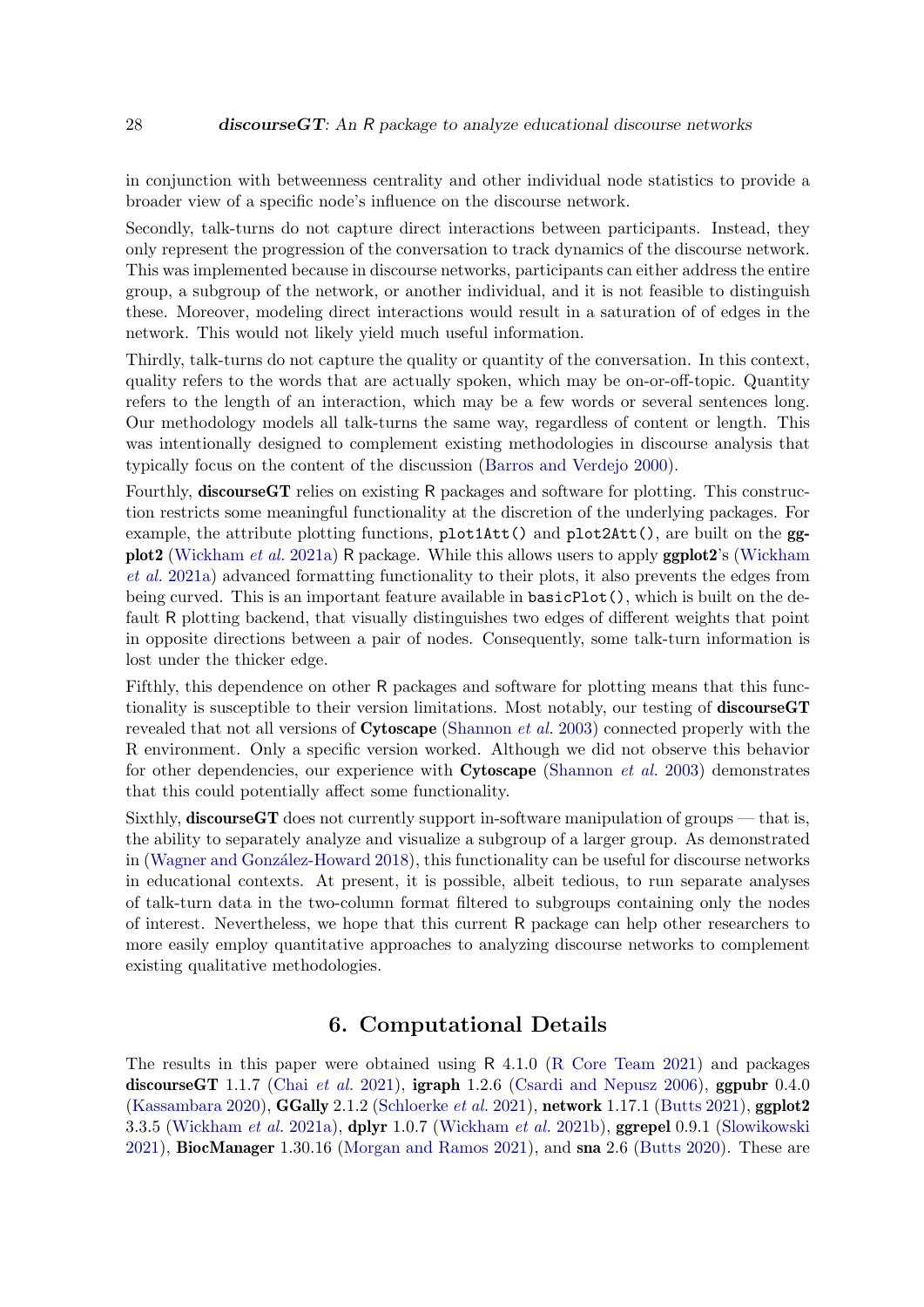all available from the Comprehensive R Archive Network (CRAN).

For increased customizability of network visualizations,  $RCy3$  2.12.4 (Pico *[et al.](#page-31-9)* [2021\)](#page-31-9) was obtained from BioConductor, and Cytoscape 3.8.2 [\(Shannon](#page-32-10) et al. [2003\)](#page-32-10) was used.

## 7. Acknowledgements

We thank B. N. Nguyen and K. T. Ly for their contributions to the debugging process of discourseGT. We thank L. Hobbie for his input on several package functions and usability, and we thank S. Lam for her early testing of the package with example datasets. We are grateful for the support and work that CRAN Volunteers put into examining and publishing R packages on the Comprehensive R Archive Network. J. P. Le was an undergraduate researcher at the University of California San Diego.

This material is based upon work supported by the National Science Foundation under Grant No. 2022975. Any opinions, findings, and conclusions or recommendations expressed in this material are those of the authors and do not necessarily reflect the views of the National Science Foundation. The authors declare that there are no conflicts of interest.

### References

- <span id="page-28-2"></span>Anderson RC, Nguyen-Jahiel K, McNurlen B, Archodidou A, young Kim S, Reznitskaya A, Tillmanns M, Gilbert L (2001). "The Snowball Phenomenon: Spread of Ways of Talking and Ways of Thinking Across Groups of Children." Cognition and Instruction, 19(1), 1– 46. [doi:10.1207/S1532690XCI1901\\\_1](http://dx.doi.org/10.1207/S1532690XCI1901_1). [https://doi.org/10.1207/S1532690XCI1901\\_](https://doi.org/10.1207/S1532690XCI1901_1) [1](https://doi.org/10.1207/S1532690XCI1901_1), URL [https://doi.org/10.1207/S1532690XCI1901\\_1](https://doi.org/10.1207/S1532690XCI1901_1).
- <span id="page-28-6"></span>Barros B, Verdejo M (2000). "Analysing students interaction process for improving collaboration. The DEGREE approach." JAIED, 11, 221–241.
- <span id="page-28-4"></span>Bishop JP (2012). "She's Always Been the Smart One. I've Always Been the Dumb One": Identities in the Mathematics Classroom." Journal for Research in Mathematics Education  $JRME$ , 43(1), 34-74. [doi:10.5951/jresematheduc.43.1.0034](http://dx.doi.org/10.5951/jresematheduc.43.1.0034). URL ["https://pubs.]("https://pubs.nctm.org/view/journals/jrme/43/1/article-p34.xml) [nctm.org/view/journals/jrme/43/1/article-p34.xml]("https://pubs.nctm.org/view/journals/jrme/43/1/article-p34.xml).
- <span id="page-28-0"></span>Bligh D, McNay I, Thomas H (2000). What's the Point in Discussion? Intellect Ltd. ISBN 1871516692.
- <span id="page-28-1"></span>Bromme R, Pieschl S, Stahl E (2010). "Epistemological beliefs are standards for adaptive learning: a functional theory about epistemological beliefs and metacognition." Metacognition and Learning,  $5(1)$ ,  $7-26$ . [doi:10.1007/s11409-009-9053-5](http://dx.doi.org/10.1007/s11409-009-9053-5).
- <span id="page-28-3"></span>Brown M, Treviño L, Harrison D (2005). "Ethical Leadership: A Social Learning Perspective for Construct Development and Testing." Organizational Behavior and Human Decision Processes, 97, 117–134. [doi:10.1016/j.obhdp.2005.03.002](http://dx.doi.org/10.1016/j.obhdp.2005.03.002).
- <span id="page-28-5"></span>Butts CT (2020). sna: Tools for Social Network Analysis. R package version 2.6, URL <https://CRAN.R-project.org/package=sna>.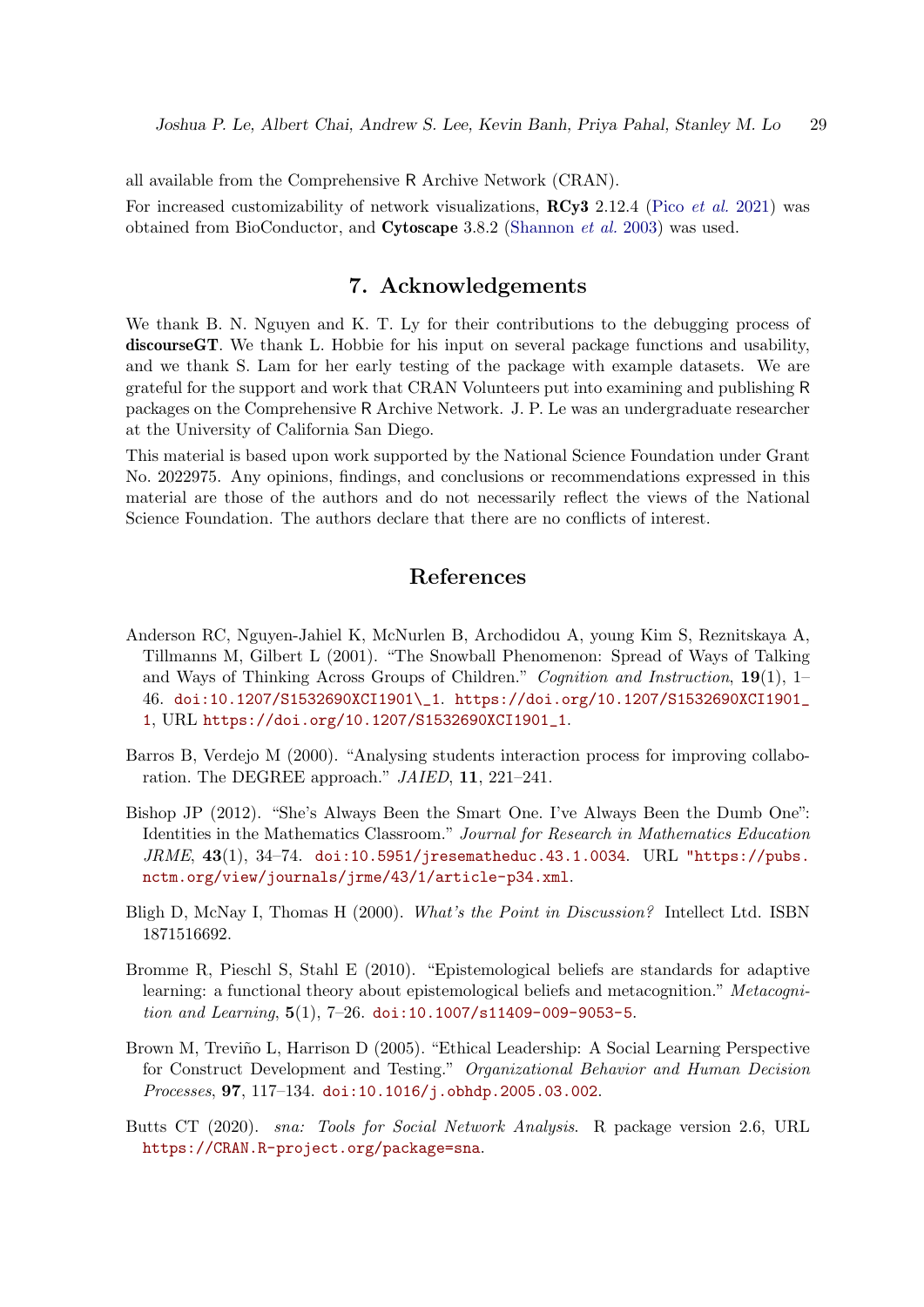- <span id="page-29-9"></span>Butts CT (2021). network: Classes for Relational Data. The Statnet Project ([http://](http://statnet.org) [statnet.org](http://statnet.org)). R package version 1.17.1, URL [http://CRAN.R-project.org/package=](http://CRAN.R-project.org/package=network) [network](http://CRAN.R-project.org/package=network).
- <span id="page-29-7"></span>Chai A, Le JP, Lee AS, Lo SM (2019). "Applying Graph Theory to Examine the Dynamics of Student Discussions in Small-Group Learning." CBE - Life Sciences Education, 18. [doi:10.1187/cbe.18-11-0222](http://dx.doi.org/10.1187/cbe.18-11-0222).
- <span id="page-29-11"></span>Chai A, Lee A, Le J, Lo S (2021). discourse GT: Analyze Group Patterns using Graph Theory in Educational Settings. R package version 1.1.7.
- <span id="page-29-4"></span>Chiu M (2008a). "Effects of argumentation on group micro-creativity: Statistical discourse analyses of algebra students' collaborative problem solving." Contemporary Educational Psychology, 33, 382–402. [doi:10.1016/j.cedpsych.2008.05.001](http://dx.doi.org/10.1016/j.cedpsych.2008.05.001).
- <span id="page-29-5"></span>Chiu M (2008b). "Flowing Toward Correct Contributions During Group Problem Solving: A Statistical Discourse Analysis." Journal of the Learning Sciences, 17(3), 415–463. [doi:](http://dx.doi.org/10.1080/10508400802224830) [10.1080/10508400802224830](http://dx.doi.org/10.1080/10508400802224830). <https://doi.org/10.1080/10508400802224830>, URL <https://doi.org/10.1080/10508400802224830>.
- <span id="page-29-10"></span>Christakis NA, Fowler JH (2011). Connected: The Surprising Power of Our Social Networks and How They Shape Our Lives – How Your Friends' Friends' Friends Affect Everything You Feel, Think, and Do. Little, Brown and Company. ISBN 978-0316036139.
- <span id="page-29-8"></span>Csardi G, Nepusz T (2006). "The igraph software package for complex network research." InterJournal, Complex Systems, 1695. URL <http://igraph.org>.
- <span id="page-29-2"></span>Dunn KC, Neumann IB (2016). Undertaking Discourse Analysis for Social Research. University of Michigan Press. ISBN 9780472073115. URL [http://www.jstor.org/stable/10.](http://www.jstor.org/stable/10.3998/mpub.7106945) [3998/mpub.7106945](http://www.jstor.org/stable/10.3998/mpub.7106945).
- <span id="page-29-6"></span>Empson L (2003). "The professional partnership: Relic or exemplary form of governance?" Organization Studies, 24(6), 909–933.
- <span id="page-29-3"></span>Fall R, Webb NM, Chudowsky N (2000). "Group Discussion and Large-Scale Language Arts Assessment: Effects on Students' Comprehension." American Educational Research Journal, 37(4), 911–941. [doi:10.3102/00028312037004911](http://dx.doi.org/10.3102/00028312037004911). [https://doi.org/10.3102/](https://doi.org/10.3102/00028312037004911) [00028312037004911](https://doi.org/10.3102/00028312037004911), URL <https://doi.org/10.3102/00028312037004911>.
- <span id="page-29-0"></span>Freeman S, Eddy SL, McDonough M, Smith MK, Okoroafor N, Jordt H, Wenderoth MP (2014). "Active learning increases student performance in science, engineering, and mathematics." Proceedings of the National Academy of Sciences, 111(23), 8410–8415. ISSN 0027-8424. [doi:10.1073/pnas.1319030111](http://dx.doi.org/10.1073/pnas.1319030111). [https://www.pnas.org/content/111/23/](https://www.pnas.org/content/111/23/8410.full.pdf) [8410.full.pdf](https://www.pnas.org/content/111/23/8410.full.pdf), URL <https://www.pnas.org/content/111/23/8410>.
- <span id="page-29-12"></span>Fruchterman TMJ, Reingold EM (1991). "Graph drawing by force-directed placement." Software - Practice and Experience, 21, 1129-1164. [doi:10.1002/spe.4380211102](http://dx.doi.org/10.1002/spe.4380211102).
- <span id="page-29-1"></span>Gee JP (2010). An introduction to discourse analysis: Theory and method. Routledge. ISBN 9780415725569. URL [https://www.routledge.com/](https://www.routledge.com/An-Introduction-to-Discourse-Analysis-Theory-and-Method/Gee/p/book/9780415725569) [An-Introduction-to-Discourse-Analysis-Theory-and-Method/Gee/p/book/](https://www.routledge.com/An-Introduction-to-Discourse-Analysis-Theory-and-Method/Gee/p/book/9780415725569) [9780415725569](https://www.routledge.com/An-Introduction-to-Discourse-Analysis-Theory-and-Method/Gee/p/book/9780415725569).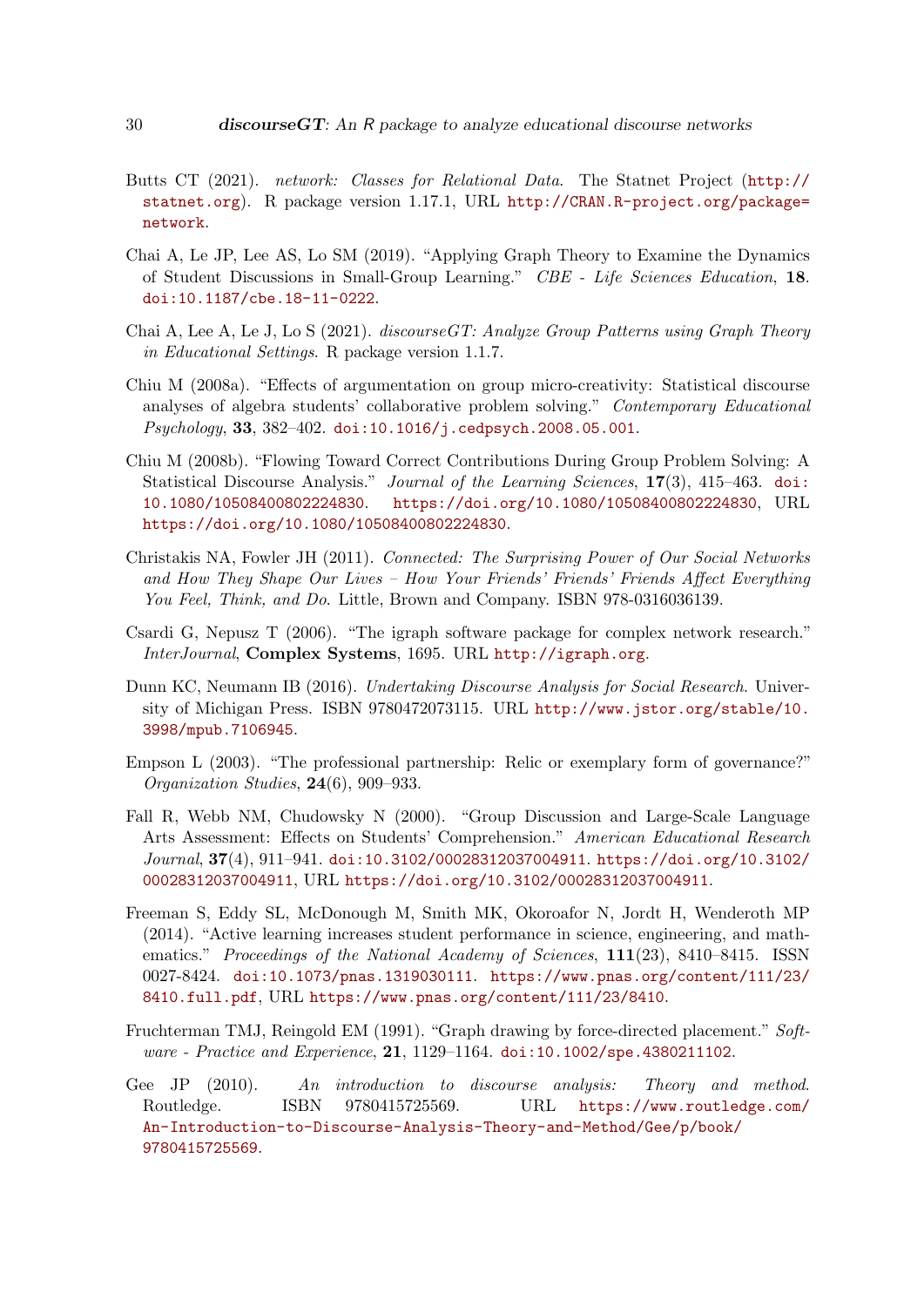- <span id="page-30-10"></span>Girvan M, Newman MEJ (2002). "Community structure in social and biological networks." Proceedings of the National Academy of Sciences, 99, 7821-7826. [doi:10.1073/pnas.](http://dx.doi.org/10.1073/pnas.122653799) [122653799](http://dx.doi.org/10.1073/pnas.122653799).
- <span id="page-30-9"></span>Godsil C, Royle GF (2001). Algebraic Graph Theory. Springer-Verlag. ISBN 9781461301639. URL <https://www.springer.com/gp/book/9780387952413>.
- <span id="page-30-1"></span>Gokhale AA (1995). "Collaborative Learning Enhances Critical Thinking." *Journal of* Technology Education, 7(1), 1045–1064. [doi:10.21061/jte.v7i1.a.2](http://dx.doi.org/10.21061/jte.v7i1.a.2). URL [https:](https://doi.org/10.21061/jte.v7i1.a.2) [//doi.org/10.21061/jte.v7i1.a.2](https://doi.org/10.21061/jte.v7i1.a.2).
- <span id="page-30-0"></span>Heller P, Keith R, Anderson S (1992). "Teaching problem solving through cooperative grouping. Part 1: Group versus individual problem solving." American Journal of Physics, 60(7), 627–636. [doi:10.1119/1.17117](http://dx.doi.org/10.1119/1.17117). <https://doi.org/10.1119/1.17117>, URL <https://doi.org/10.1119/1.17117>.
- <span id="page-30-7"></span>Hobbs WR, Burke M, Christakis NA, Fowler JH (2016). "Online social integration is associated with reduced mortality risk." Proceedings of the National Academy of Sciences of the United States of America, 113, 12980–12984. [doi:10.1073/pnas.1605554113](http://dx.doi.org/10.1073/pnas.1605554113).
- <span id="page-30-4"></span>Ikpeze C, Boyd F (2007). "Web-Based Inquiry Learning: Facilitating Thoughtful Literacy With WebQuests." Reading Teacher - READ TEACH, 60, 644-654. [doi:10.1598/RT.60.](http://dx.doi.org/10.1598/RT.60.7.5) [7.5](http://dx.doi.org/10.1598/RT.60.7.5).
- <span id="page-30-6"></span>Jones JJ, Bond RM, Bakshy E, Eckles D, Fowler JH (2017). "Social influence and political mobilization: Futher evidence from a randomized experiment in the 2012 U.S. presidential election." PLoS ONE, 12. [doi:10.1371/journal.pone.0173851](http://dx.doi.org/10.1371/journal.pone.0173851).
- <span id="page-30-11"></span>Kamada T, Kawai S (1989). "An algorithm for drawing general undirected graphs." Information Processing Letters, 31(1), 7–15. ISSN 0020-0190. [doi:https://doi.org/10.1016/](http://dx.doi.org/https://doi.org/10.1016/0020-0190(89)90102-6) [0020-0190\(89\)90102-6](http://dx.doi.org/https://doi.org/10.1016/0020-0190(89)90102-6). URL [http://www.sciencedirect.com/science/article/pii/](http://www.sciencedirect.com/science/article/pii/0020019089901026) [0020019089901026](http://www.sciencedirect.com/science/article/pii/0020019089901026).
- <span id="page-30-8"></span>Kassambara A (2020). ggpubr: 'ggplot2' Based Publication Ready Plots. R package version 0.4.0, URL <https://CRAN.R-project.org/package=ggpubr>.
- <span id="page-30-2"></span>King A (1994). "Guiding Knowledge Construction in the Classroom: Effects of Teaching Children How to Question and How to Explain." American Educational Research Journal, 31(2), 338–368. [doi:10.3102/00028312031002338](http://dx.doi.org/10.3102/00028312031002338). [https://doi.org/10.3102/](https://doi.org/10.3102/00028312031002338) [00028312031002338](https://doi.org/10.3102/00028312031002338), URL <https://doi.org/10.3102/00028312031002338>.
- <span id="page-30-3"></span>Kittleson JM, Southerland SA (2004). "The role of discourse in group knowledge construction: A case study of engineering students." Journal of Research in Science Teaching, 41(3), 267–293. [doi:https://doi.org/10.1002/tea.20003](http://dx.doi.org/https://doi.org/10.1002/tea.20003). [https://onlinelibrary.wiley.](https://onlinelibrary.wiley.com/doi/pdf/10.1002/tea.20003) [com/doi/pdf/10.1002/tea.20003](https://onlinelibrary.wiley.com/doi/pdf/10.1002/tea.20003), URL [https://onlinelibrary.wiley.com/doi/abs/](https://onlinelibrary.wiley.com/doi/abs/10.1002/tea.20003) [10.1002/tea.20003](https://onlinelibrary.wiley.com/doi/abs/10.1002/tea.20003).
- <span id="page-30-5"></span>Kumpulainen K, Rajala A (2017). "Dialogic teaching and students' discursive identity negotiation in the learning of science." Learning and Instruction, 48, 23–31. ISSN 0959-4752. [doi:10.1016/j.learninstruc.2016.05.002](http://dx.doi.org/10.1016/j.learninstruc.2016.05.002).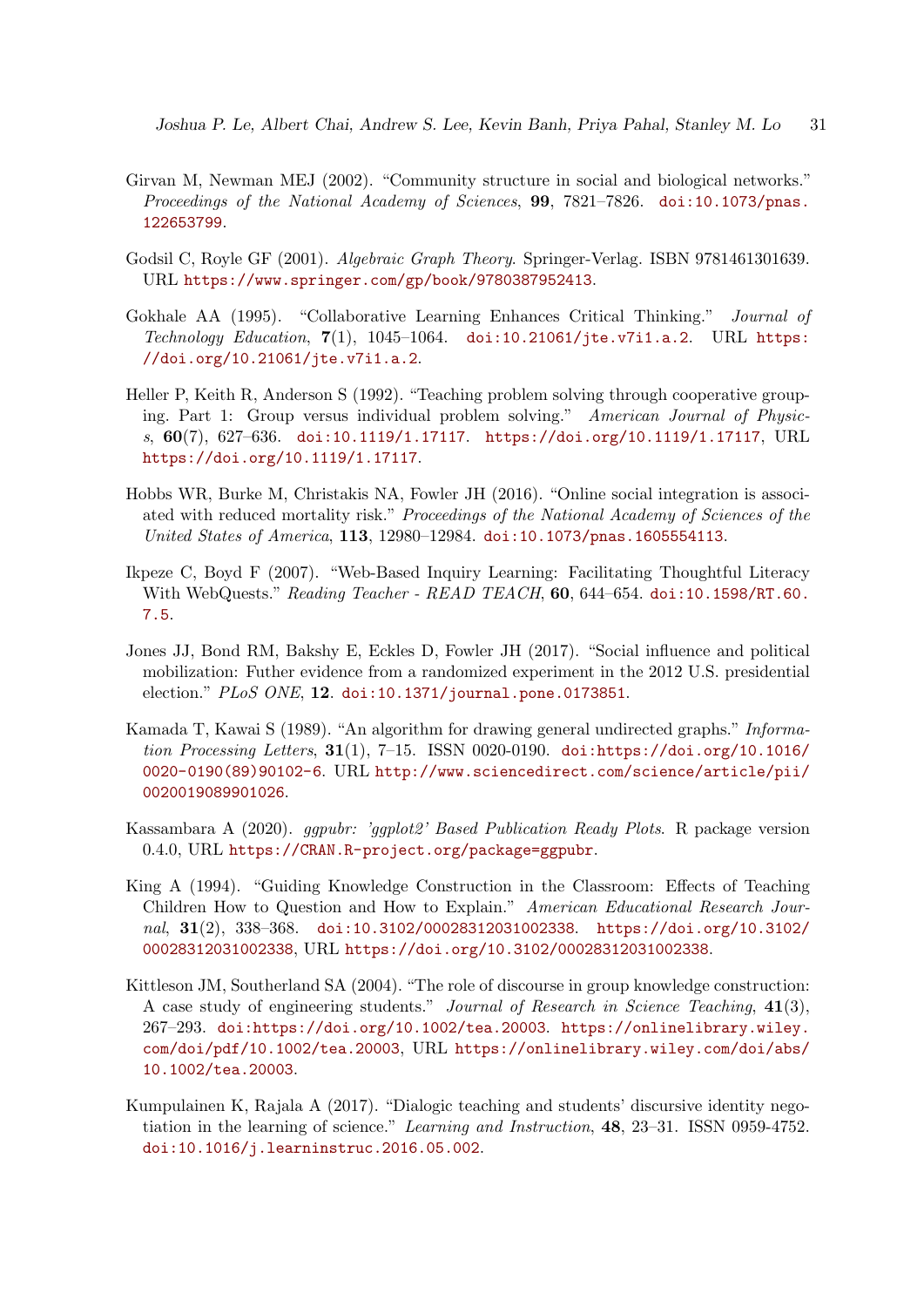- <span id="page-31-5"></span>Liyanage D, Lo SM, Hunnicutt SS (2021). "Student discourse networks and instructor facilitation in process oriented guided inquiry physical chemistry classes." Chem. Educ. Res. Pract., 22, 93–104. [doi:10.1039/D0RP00031K](http://dx.doi.org/10.1039/D0RP00031K). URL <http://dx.doi.org/10.1039/D0RP00031K>.
- <span id="page-31-1"></span>Loes CN, An BP, Saichaie K, Pascarella ET (2017). "Does Collaborative Learning Influence Persistence to the Second Year of College?" The Journal of Higher Education, 88(1), 62– 84. [doi:10.1080/00221546.2016.1243942](http://dx.doi.org/10.1080/00221546.2016.1243942). [https://doi.org/10.1080/00221546.2016.](https://doi.org/10.1080/00221546.2016.1243942) [1243942](https://doi.org/10.1080/00221546.2016.1243942), URL <https://doi.org/10.1080/00221546.2016.1243942>.
- <span id="page-31-6"></span>Lou Y, Abrami PC, d'Apollonia S (2001). "Small Group and Individual Learning with Technology: A Meta-Analysis." Review of Educational Research, 71(3), 449–521. [doi:](http://dx.doi.org/10.3102/00346543071003449) [10.3102/00346543071003449](http://dx.doi.org/10.3102/00346543071003449).
- <span id="page-31-2"></span>Molenaar I, Chiu MM (2017). "Effects of Sequences of Cognitions on Group Performance Over Time." Small Group Research, 48(2), 131–164. [doi:10.1177/1046496416689710](http://dx.doi.org/10.1177/1046496416689710). P-MID: 28490854, <https://doi.org/10.1177/1046496416689710>, URL [https://doi.org/](https://doi.org/10.1177/1046496416689710) [10.1177/1046496416689710](https://doi.org/10.1177/1046496416689710).
- <span id="page-31-8"></span>Morgan M, Ramos M (2021). BiocManager: Access the Bioconductor Project Package Repository. Bioconductor. R package version 1.30.16, URL [https://cran.r-project.org/web/](https://cran.r-project.org/web/packages/BiocManager/index.html) [packages/BiocManager/index.html](https://cran.r-project.org/web/packages/BiocManager/index.html).
- <span id="page-31-4"></span>Nystrand M, Wu L, Gamoran A, Zeiser S, Long D (2003). "Questions in Time: Investigating the Structure and Dynamics of Unfolding Classroom Discourse." Discourse Processes - DISCOURSE PROCESS, 35. [doi:10.1207/S15326950DP3502\\_3](http://dx.doi.org/10.1207/S15326950DP3502_3).
- <span id="page-31-9"></span>Pico A, Muetze T, Shannon P, Isserlin R, Pai S, Gustavsen J, Kolishovski G (2021). Functions to Access and Control Cytoscape. Bioconductor. R package version 2.12.4, URL [https:](https://bioconductor.org/packages/release/bioc/html/RCy3.html) [//bioconductor.org/packages/release/bioc/html/RCy3.html](https://bioconductor.org/packages/release/bioc/html/RCy3.html).
- <span id="page-31-10"></span>Pielou E (1966). "The measurement of diversity in different types of biological collections." Journal of Theoretical Biology, 13, 131-144. ISSN 0022-5193. [doi:https:](http://dx.doi.org/https://doi.org/10.1016/0022-5193(66)90013-0) [//doi.org/10.1016/0022-5193\(66\)90013-0](http://dx.doi.org/https://doi.org/10.1016/0022-5193(66)90013-0). URL [https://www.sciencedirect.com/](https://www.sciencedirect.com/science/article/pii/0022519366900130) [science/article/pii/0022519366900130](https://www.sciencedirect.com/science/article/pii/0022519366900130).
- <span id="page-31-3"></span>Premo J, Cavagnetto A, Davis W (2018). "Promoting Collaborative Classrooms: The Impacts of Interdependent Cooperative Learning on Undergraduate Interactions and Achievement." CBE life sciences education, 17. [doi:10.1187/cbe.17-08-0176](http://dx.doi.org/10.1187/cbe.17-08-0176).
- <span id="page-31-7"></span>R Core Team (2021). R: A Language and Environment for Statistical Computing. R Foundation for Statistical Computing, Vienna, Austria. URL <https://www.R-project.org/>.
- <span id="page-31-11"></span>Reingold EM, Tilford JS (1981). "Tidier Drawings of Trees." IEEE Transactions on Software Engineering, 7(2).
- <span id="page-31-0"></span>Ryan AM (2000). "Peer Groups as a Context for the Socialization of Adolescents' Motivation, Engagement, and Achievement in School." Educational Psychologist, 35(2), 101–111. [doi:](http://dx.doi.org/10.1207/S15326985EP3502_4) [10.1207/S15326985EP3502\\\_4](http://dx.doi.org/10.1207/S15326985EP3502_4). [https://doi.org/10.1207/S15326985EP3502\\_4](https://doi.org/10.1207/S15326985EP3502_4), URL [https://doi.org/10.1207/S15326985EP3502\\_4](https://doi.org/10.1207/S15326985EP3502_4).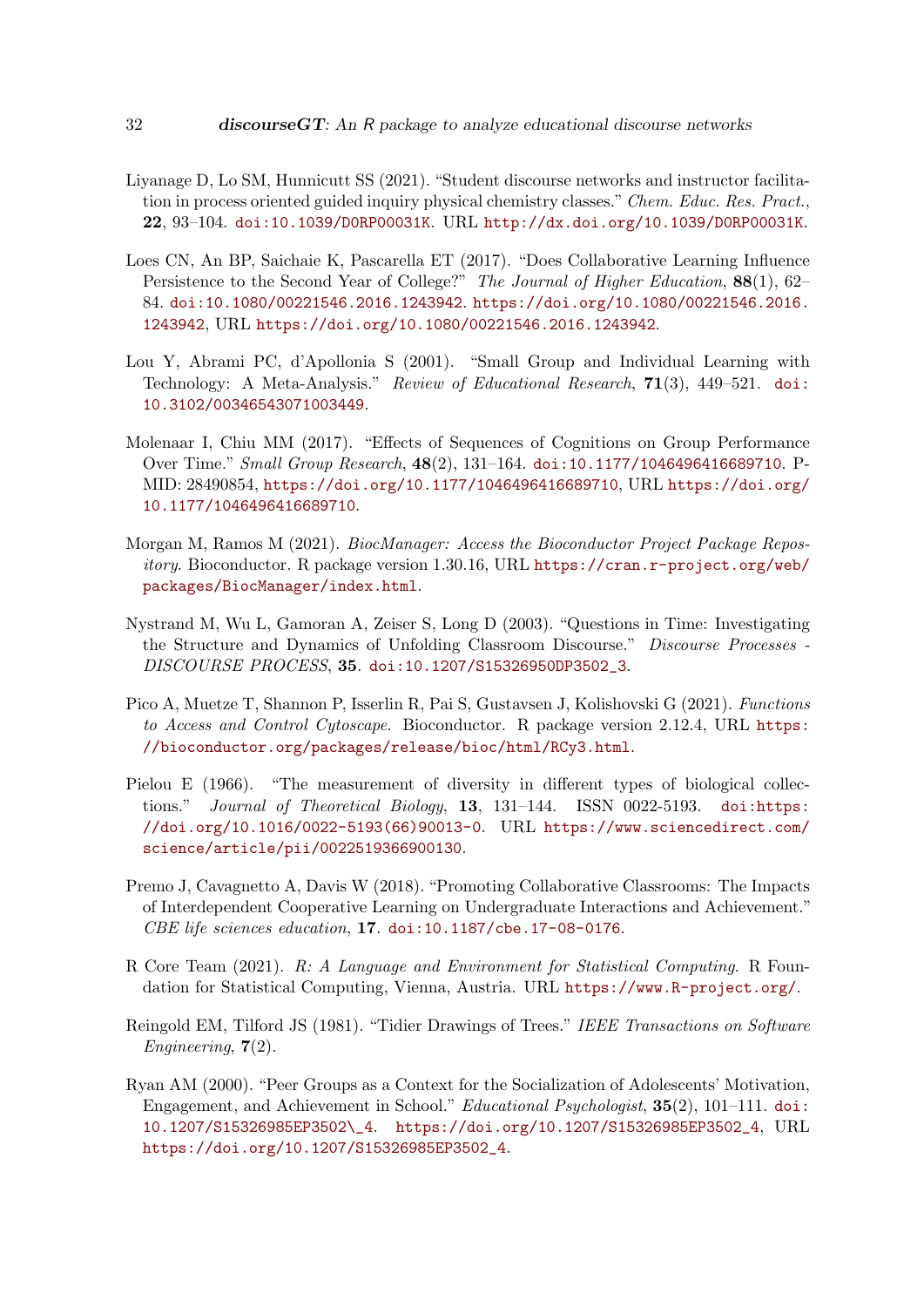- <span id="page-32-8"></span>Schloerke B, Crowley J, Cook D, Briatte F, Marbach M, Thoen E, Elberg A, Larmarange J (2021). GGally: Extension to 'ggplot2'. R package version 2.1.2, URL [https://CRAN.](https://CRAN.R-project.org/package=GGally) [R-project.org/package=GGally](https://CRAN.R-project.org/package=GGally).
- <span id="page-32-4"></span>Sfard A (2001). "There is more to discourse than meets the ears: Looking at thinking as communicating to learn more about mathematical learning." Educational Studies in Mathematics, 46, 13–57. [doi:10.1023/A:1014097416157](http://dx.doi.org/10.1023/A:1014097416157).
- <span id="page-32-6"></span>Sfard A, Kieran C, Forman E (2001). "Learning discourse: discursive approaches to research in mathematics education. Dordrecht, The Netherlands: Kluwer Academic Publishers."
- <span id="page-32-11"></span>Shannon CE (1948). "A Mathematical Theory of Communication." Bell System Tech $nical$  Journal,  $27(3)$ ,  $379-423$ . [doi:https://doi.org/10.1002/j.1538-7305.1948.](http://dx.doi.org/https://doi.org/10.1002/j.1538-7305.1948.tb01338.x) [tb01338.x](http://dx.doi.org/https://doi.org/10.1002/j.1538-7305.1948.tb01338.x). [https://onlinelibrary.wiley.com/doi/pdf/10.1002/j.1538-7305.1948.](https://onlinelibrary.wiley.com/doi/pdf/10.1002/j.1538-7305.1948.tb01338.x) [tb01338.x](https://onlinelibrary.wiley.com/doi/pdf/10.1002/j.1538-7305.1948.tb01338.x), URL [https://onlinelibrary.wiley.com/doi/abs/10.1002/j.1538-7305.](https://onlinelibrary.wiley.com/doi/abs/10.1002/j.1538-7305.1948.tb01338.x) [1948.tb01338.x](https://onlinelibrary.wiley.com/doi/abs/10.1002/j.1538-7305.1948.tb01338.x).
- <span id="page-32-10"></span>Shannon P, Markiel A, Ozier O, Baliga NS, Wang JT, Ramage D, Amin N, Schwikowski B, Ideker T (2003). "Cytoscape: a software environment for integrated models of biomolecular interaction networks." Genome Research, 13, 2498–2504. URL [https://www.cytoscape.](https://www.cytoscape.org/) [org/](https://www.cytoscape.org/).
- <span id="page-32-2"></span>Skinner EA, Belmont MJ (1993). "Motivation in the classroom: Reciprocal effects of teacher behavior and student engagement across the school year." Journal of Educational Psychol $ogy, 85, 571-581.$  [doi:10.1037/0022-0663.85.4.571](http://dx.doi.org/10.1037/0022-0663.85.4.571).
- <span id="page-32-9"></span>Slowikowski K (2021). ggrepel: Automatically Position Non-Overlapping Text Labels with 'ggplot2'. R package version 0.9.1, URL <https://CRAN.R-project.org/package=ggrepel>.
- <span id="page-32-5"></span>Soter A, Wilkinson I, Murphy P, Rudge L, Reninger K, Edwards M (2008). "What the discourse tells us: Talk and indicators of high-level comprehension." International Journal of Educational Research, 47, 372–391. [doi:10.1016/j.ijer.2009.01.001](http://dx.doi.org/10.1016/j.ijer.2009.01.001).
- <span id="page-32-3"></span>Tinto V (1997). "Classrooms as Communities: Exploring the Educational Character of Student Persistence." The Journal of Higher Education, 68(6), 599–623. ISSN 00221546, 15384640. URL <http://www.jstor.org/stable/2959965>.
- <span id="page-32-1"></span>Veenman MVJ, Hout-Wolters BHAMV, Afflerbach P (2006). "Metacognition and learning: conceptual and methodological considerations." Metacognition and Learning, 1(1), 3–14. [doi:10.1007/s11409-006-6893-0](http://dx.doi.org/10.1007/s11409-006-6893-0).
- <span id="page-32-0"></span>Vygotsky LS (1978). Mind in Society: Development of Higher Psychological Processes. Harvard University Press. ISBN 9780674576285. URL [http://www.jstor.org/stable/j.](http://www.jstor.org/stable/j.ctvjf9vz4) [ctvjf9vz4](http://www.jstor.org/stable/j.ctvjf9vz4).
- <span id="page-32-7"></span>Wagner CJ, González-Howard M (2018). "Studying Discourse as Social Interaction: The Potential of Social Network Analysis for Discourse Studies." Educational Researcher, 47(6), 375–383. [doi:10.3102/0013189X18777741](http://dx.doi.org/10.3102/0013189X18777741). [https://doi.org/10.3102/](https://doi.org/10.3102/0013189X18777741) [0013189X18777741](https://doi.org/10.3102/0013189X18777741), URL <https://doi.org/10.3102/0013189X18777741>.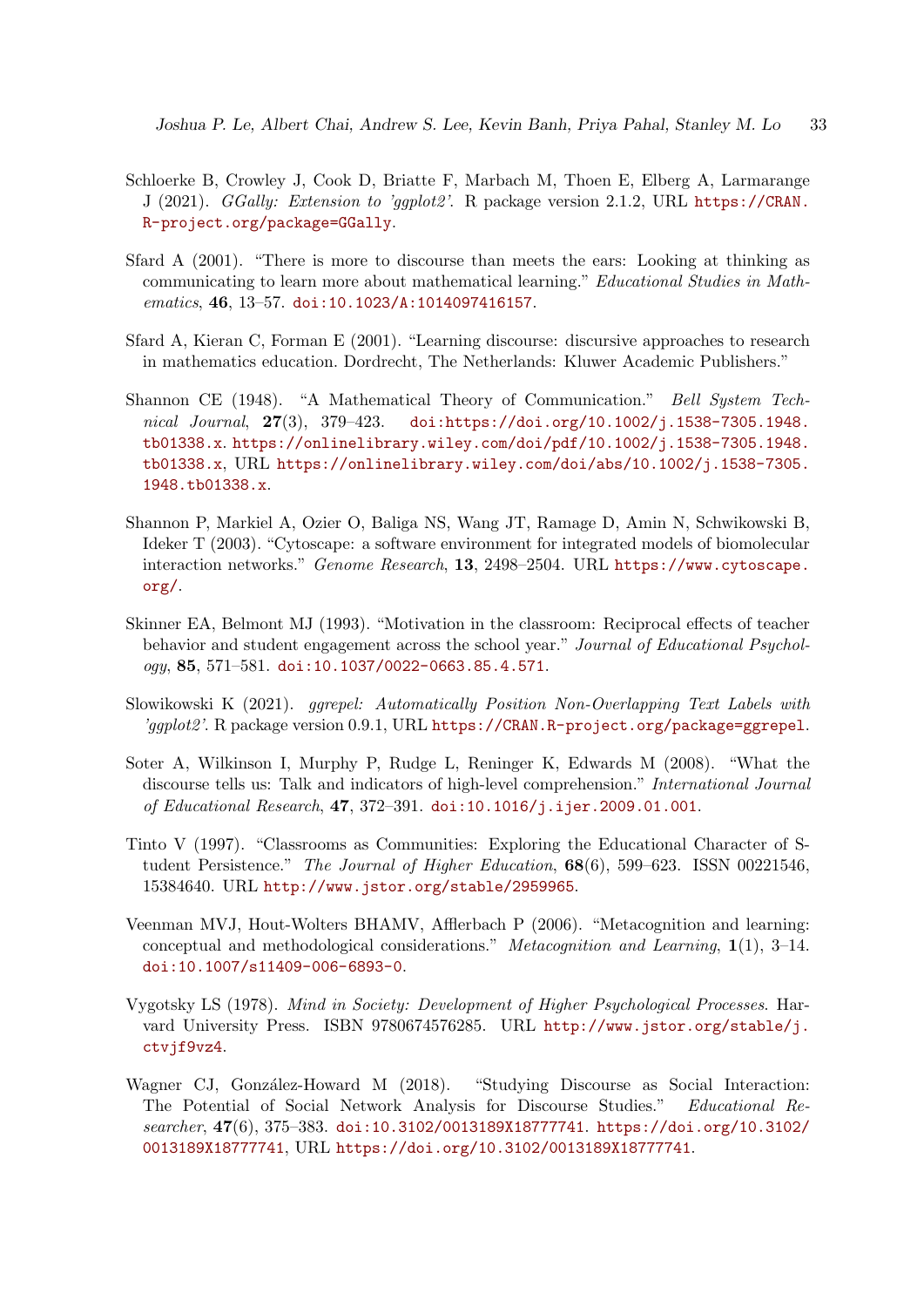- <span id="page-33-0"></span>Webb NM (1982). "Student Interaction and Learning in Small Groups." Review of Educational Research, 52(3), 421-445. [doi:10.3102/00346543052003421](http://dx.doi.org/10.3102/00346543052003421). [https://doi.org/](https://doi.org/10.3102/00346543052003421) [10.3102/00346543052003421](https://doi.org/10.3102/00346543052003421), URL <https://doi.org/10.3102/00346543052003421>.
- <span id="page-33-1"></span>Webb NM, Farivar S (1994). "Promoting Helping Behavior in Cooperative Small Groups in Middle School Mathematics." American Educational Research Journal, 31(2), 369–395. [doi:10.3102/00028312031002369](http://dx.doi.org/10.3102/00028312031002369). [https://doi.org/10.3102/](https://doi.org/10.3102/00028312031002369) [00028312031002369](https://doi.org/10.3102/00028312031002369), URL <https://doi.org/10.3102/00028312031002369>.
- <span id="page-33-4"></span>Webb NM, Farivar SH, Mastergeorge AM (2002). "Productive Helping in Cooperative Groups." Theory Into Practice, 41(1), 13–20. ISSN 00405841, 15430421. URL [http:](http://www.jstor.org/stable/1477532) [//www.jstor.org/stable/1477532](http://www.jstor.org/stable/1477532).
- <span id="page-33-2"></span>Webb NM, Mastergeorge AM (2003). "The Development of Students' Helping Behavior and Learning in Peer-Directed Small Groups." Cognition and Instruction, 21(4), 361–428. [doi:](http://dx.doi.org/10.1207/s1532690xci2104_2) [10.1207/s1532690xci2104\\\_2](http://dx.doi.org/10.1207/s1532690xci2104_2). [https://doi.org/10.1207/s1532690xci2104\\_2](https://doi.org/10.1207/s1532690xci2104_2), URL [https://doi.org/10.1207/s1532690xci2104\\_2](https://doi.org/10.1207/s1532690xci2104_2).
- <span id="page-33-3"></span>Webb NM, Nemer KM, Ing M (2006). "Small-Group Reflections: Parallels Between Teacher Discourse and Student Behavior in Peer-Directed Groups." Journal of the Learning Sciences, 15(1), 63–119. [doi:10.1207/s15327809jls1501\\\_8](http://dx.doi.org/10.1207/s15327809jls1501_8). [https://doi.org/10.1207/](https://doi.org/10.1207/s15327809jls1501_8) [s15327809jls1501\\_8](https://doi.org/10.1207/s15327809jls1501_8), URL [https://doi.org/10.1207/s15327809jls1501\\_8](https://doi.org/10.1207/s15327809jls1501_8).
- <span id="page-33-5"></span>Wells G, Mejía-Arauz R (2006). "Dialogue in the Classroom." THE Journal of the Learning Sciences, 15, 379–428. [doi:10.1207/s15327809jls1503\\_3](http://dx.doi.org/10.1207/s15327809jls1503_3).
- <span id="page-33-6"></span>White DY (2003). "Promoting productive mathematical classroom discourse with diverse students." The Journal of Mathematical Behavior, 22(1), 37-53. ISSN 0732-3123. [doi:https:](http://dx.doi.org/https://doi.org/10.1016/S0732-3123(03)00003-8) [//doi.org/10.1016/S0732-3123\(03\)00003-8](http://dx.doi.org/https://doi.org/10.1016/S0732-3123(03)00003-8). URL [https://www.sciencedirect.com/](https://www.sciencedirect.com/science/article/pii/S0732312303000038) [science/article/pii/S0732312303000038](https://www.sciencedirect.com/science/article/pii/S0732312303000038).
- <span id="page-33-8"></span>Wickham H, Chang W, Henry L, Pedersen TL, Takahashi K, Wilke C, Woo K (2021a). ggplot2: Create Elegant Data Visualisations Using the Grammar of Graphics. R package version 3.3.5, URL <https://CRAN.R-project.org/package=ggplot2>.
- <span id="page-33-9"></span>Wickham H, François R, Henry L, Müller K (2021b). *dplyr: A Grammar of Data Manipula*tion. R package version 1.0.7, URL <https://CRAN.R-project.org/package=dplyr>.
- <span id="page-33-7"></span>Wood MB (2013). "Mathematical Micro-Identities: Moment-to-Moment Positioning and Learning in a Fourth-Grade Classroom." Journal for Research in Mathematics Education  $JRME$ ,  $44(5)$ ,  $775-808$ . [doi:10.5951/jresematheduc.44.5.0775](http://dx.doi.org/10.5951/jresematheduc.44.5.0775). URL [https:](https://pubs.nctm.org/view/journals/jrme/44/5/article-p775.xml) [//pubs.nctm.org/view/journals/jrme/44/5/article-p775.xml](https://pubs.nctm.org/view/journals/jrme/44/5/article-p775.xml).